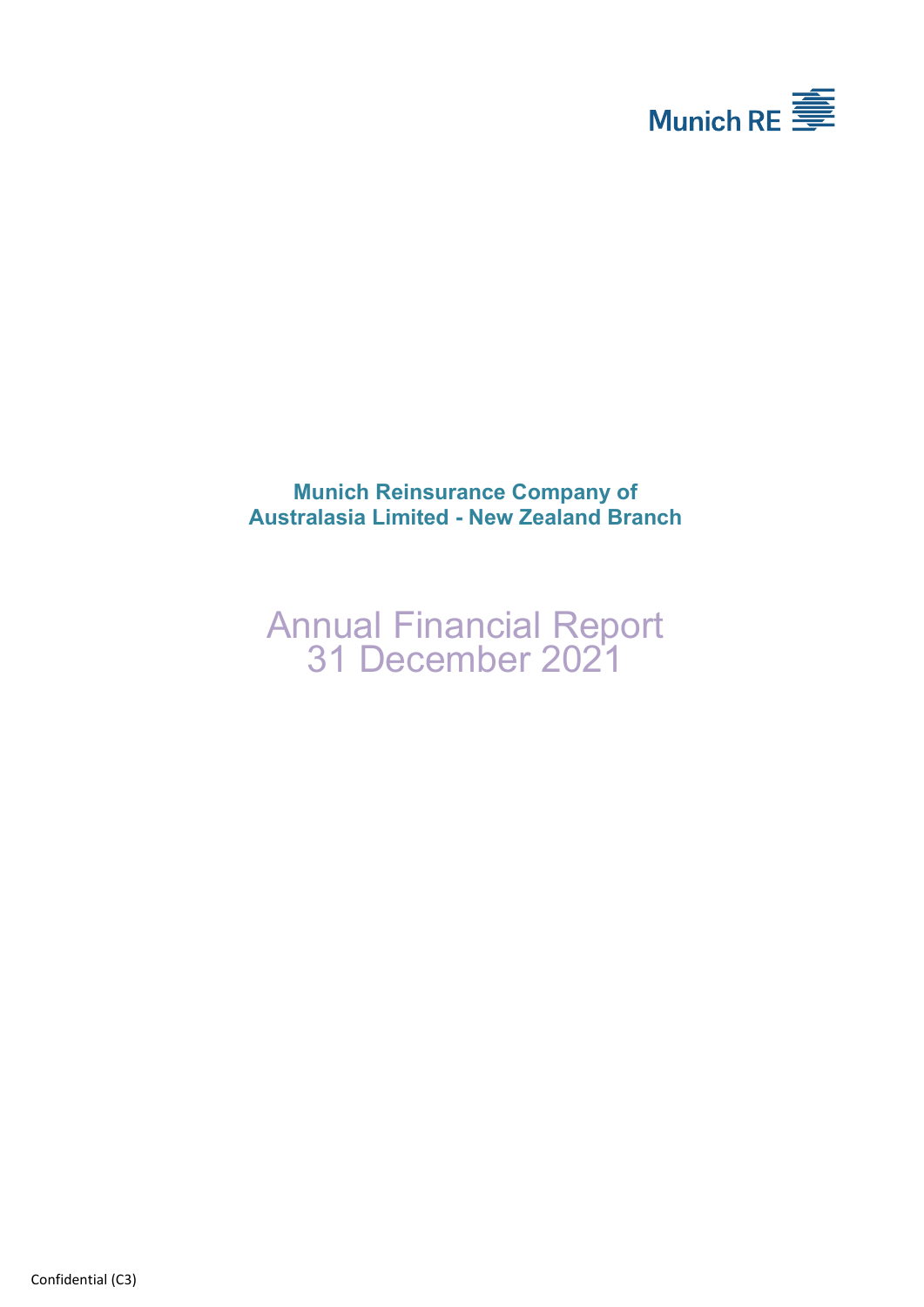## **TABLE OF CONTENTS**

| <b>Directors' Report</b>                                    | 1              |
|-------------------------------------------------------------|----------------|
| <b>Statement of Comprehensive Income</b>                    | 3              |
| <b>Statement of Financial Position</b>                      | 4              |
| <b>Statement of Changes in Equity</b>                       | 5              |
| <b>Statement of Cash Flows</b>                              | 6              |
| Section 1. Basis of Preparation                             | $\overline{7}$ |
| Section 2. Financial performance                            | 8              |
| Section 3. Financial position                               | 12             |
| Section 4. Financial instruments, Risk & Capital Management | 14             |
| Section 5. Life reinsurance contracts                       | 22             |
| Section 6. Other notes                                      | 25             |
| Directors' declaration                                      | 27             |
| Independent auditor's report                                | 28             |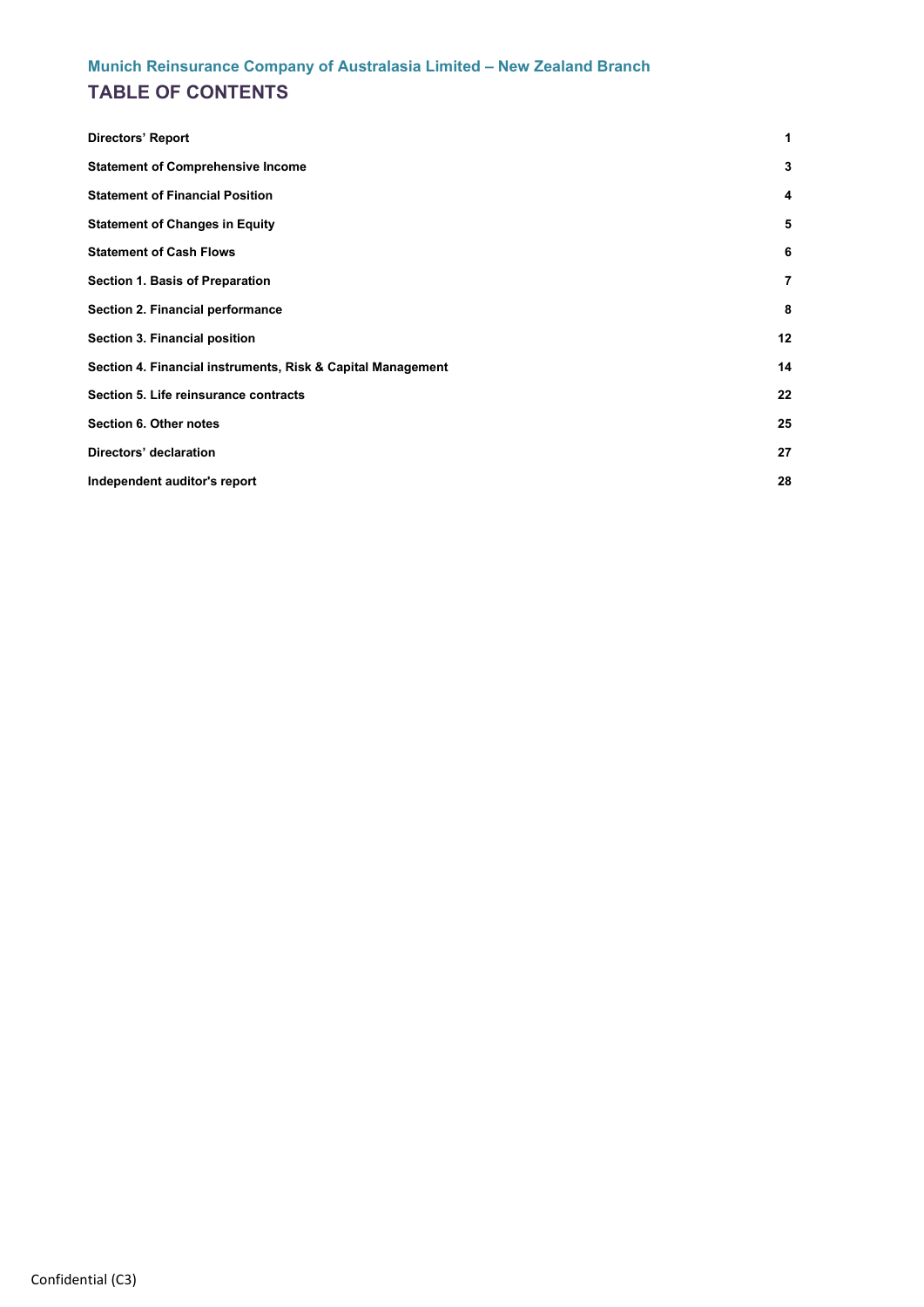## **DIRECTORS' REPORT FOR THE YEAR ENDED 31 DECEMBER 2021**

Munich Reinsurance Company of Australasia Limited (MRA) is an Australian company which operates in New Zealand through a branch. MRA is authorised by the Australian Prudential Regulation Authority (APRA) to conduct life insurance business in Australia. The Company is also authorised by the Reserve Bank of New Zealand to conduct life reinsurance business in New Zealand. The Branch is a reporting entity in terms of the Financial Markets Conduct Act 2013 and the financial statements have been prepared in accordance with the requirements of that Act and the Financial Reporting Act 2013.

The Directors present their report together with the financial report of Munich Reinsurance Company of Australasia Limited – New Zealand Branch (the "Branch") for the year ended 31 December 2021 and the auditor's report thereon.

#### <span id="page-2-0"></span>**Directors**

The names and details of the Branch's Directors in office at any time during or since the end of the year are as follows:

| <b>Director</b> | Date of appointment /<br>resignation | <b>Special responsibilities</b>                                  |
|-----------------|--------------------------------------|------------------------------------------------------------------|
| J B Shewan      | 1 January 2012                       | Chairman (appointed 1 October 2018)                              |
|                 |                                      | Member of Audit Committee                                        |
|                 |                                      | Member of Risk & Compliance Committee                            |
| A M Coleman     | 1 January 2020                       | Chairman of Audit Committee (appointed 1 April 2020)             |
|                 |                                      | Chairman of Risk & Compliance Committee (appointed 1 April 2020) |
| J A Boddington  | 1 October 2018                       | Member of Audit Committee                                        |
|                 |                                      | Member of Risk & Compliance Committee                            |
| D Cossette      | 11 May 2016                          |                                                                  |
| N Carro         | 1 January 2020                       |                                                                  |
| S R Hawkins     | 1 January 2020                       | Alternate to N Carro                                             |

As at the date of this report, the Branch has an Audit Committee and a Risk & Compliance Committee. The members of these committees are listed above.

In accordance with the APRA prudential standard CPS 510 Governance, the Branch is required to have a Remuneration Committee. With the approval of APRA, the Branch relies on the Remuneration Committee established by Munich Holdings of Australasia Pty Ltd (the "Parent") to discharge its obligations under CPS 510.

The Branch has outsourced certain functions to a parent entity, Munich Holdings of Australasia Pty Limited (MHA). MHA is incorporated in Australia and provides administrative services to the Group including MRA's New Zealand branch (NZL). MHA is a parent company of the Group including MRA's New Zealand branch (NZL).

#### **Insurance of officers**

During the financial year, the Parent paid a premium of \$53,232 (2020: \$42,636) to insure the Directors and Officers of the Branch and some of its Australasian based related entities.

The liabilities insured include costs and expenses incurred in defending any civil or criminal proceedings that may be brought against Directors and Officers of the Branch.

#### **Indemnification of auditors**

To the extent permitted by law, the Company has agreed to indemnify its auditor, Ernst & Young, as part of the terms of its audit engagement agreement. The primary purpose of the indemnity is to indemnify Ernst & Young for any loss that it may suffer as a result of a false representation given by the Company's management where a claim is made against Ernst & Young by a third party.

The indemnity doesn't apply if Ernst & Young's loss results from its own negligence or wrongful or wilful acts or omissions. No payment has been made to indemnify Ernst & Young during or since the end of the financial year.

#### **Directors' benefits**

Since the end of the period covered by the last report no Director of the Branch has received or become entitled to receive a benefit by reason of a contract made by the Branch or a related entity with the Director or with a firm of which the Director is a member, or with a company in which the Director has a substantial financial interest.

#### **Principal activities**

The Branch's principal activity is life reinsurance.

#### **Review of operations**

The result for the year was a loss after tax of \$6,702,000 compared with a profit after tax of \$4,854,000 in 2020.

The Branch is rated AA- by Standard & Poor's.

The Branch continues to monitor its exposure to financial and non-financial risks and apply policies and procedures to mitigate these where possible. Details are set out in section 4.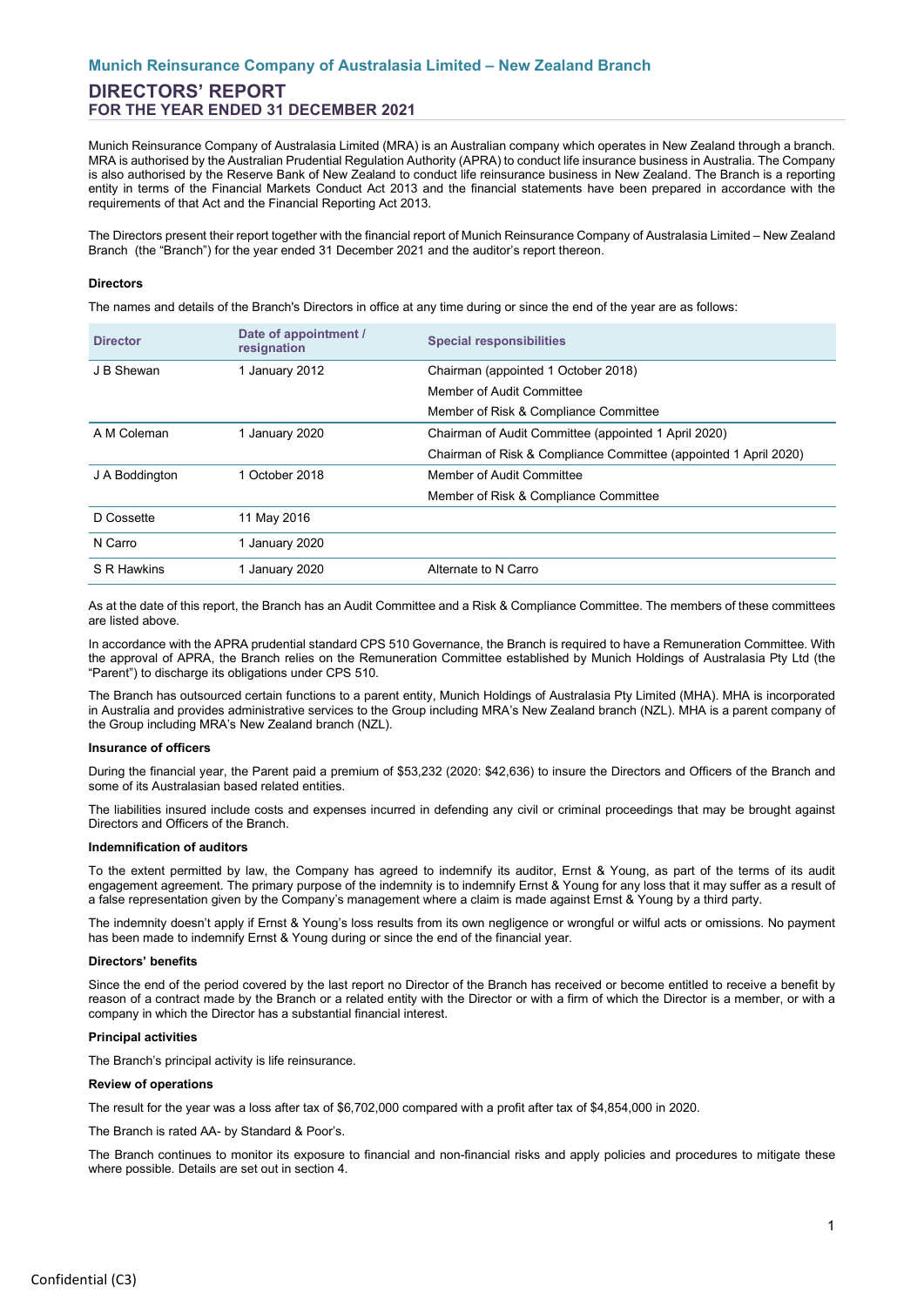## **DIRECTORS' REPORT FOR THE YEAR ENDED 31 DECEMBER 2021** *(continued)*

#### **Capital transactions**

There were no capital transactions in 2021 (2020: nil).

#### **Likely developments**

Covid-19, an infectious disease caused by a new virus, was declared a world-wide pandemic by the World Health Organisation on 11 March 2020. Covid-19, as well as measures to slow the spread of the virus, have since had a significant impact on global economies.

The Branch has considered the impact of COVID-19 and associated market volatility in preparing its financial statements. The impact of Covid-19 has resulted in the application of further judgement in the areas in which significant judgement already occurs. Details of the impact are set out in note 5.1 (iv).

During 2020 and 2021 there were a number of transactions enacted in the NZ Insurance Market resulting in the change of ownership of a number of the Branch's existing NZ clients. Many of these transactions are still awaiting final ratification by the Reserve Bank of New Zealand (RBNZ). For some transactions the Branch has been approached by the new owners about restructuring and/or recapturing the reinsurance arrangement. Where the Branch has agreed with the clients the terms of any restructure or recapture but are awaiting RBNZ ratification, the Branch has valued the business on the revised terms.

#### **Environmental regulations**

The operations of the Branch are not subject to any particular or significant environmental regulations under Australian and New Zealand law.

#### **Rounding**

Amounts in the financial report have been rounded off to the nearest thousand dollars.

#### **Matters subsequent to the end of the financial year**

The Directors are not aware, at the date of this report, of any matter or circumstance which has arisen since 31 December 2021 that has significantly affected or may significantly affect:

- (i) the operations of the Branch;
- (ii) the results of those operations; or
- (iii) the state of affairs of the Branch in the financial years subsequent to 31 December 2021.

Signed in Sydney on 24 March 2022 in accordance with a resolution of the Directors.

msleur 7 **J B Shewan** N Carro

Director Director

 $\overline{C}C$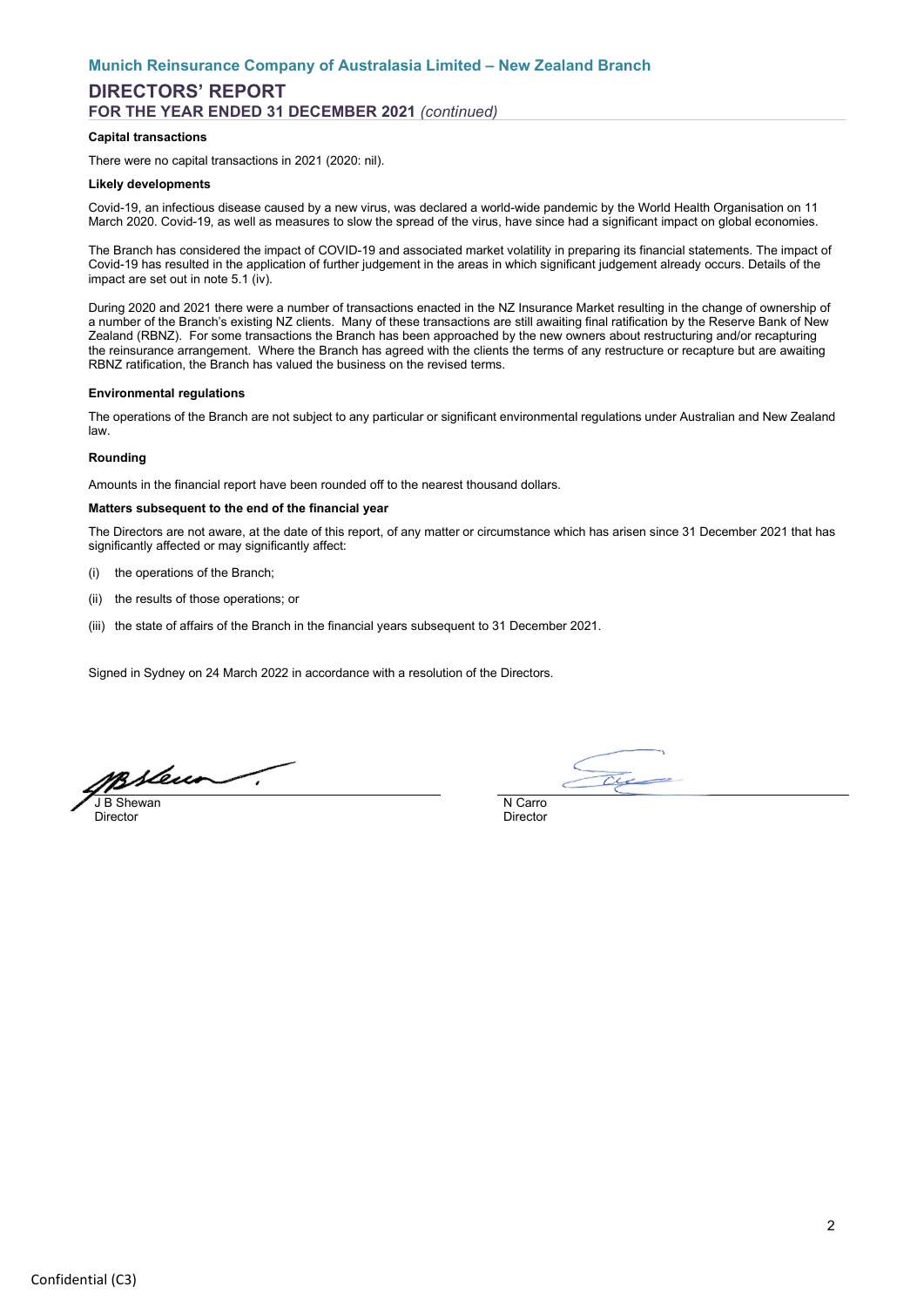### **STATEMENT OF COMPREHENSIVE INCOME FOR THE YEAR ENDED 31 DECEMBER 2021**

<span id="page-4-0"></span>

| <b>CONTINUING OPERATIONS</b>                   | <b>Note</b> | 2021      | 2020      |
|------------------------------------------------|-------------|-----------|-----------|
|                                                |             | \$'000    | \$'000    |
| Reinsurance premium revenue                    | 2.1         | 52,619    | 46,430    |
|                                                | 2.2         |           |           |
| Retrocession premium expense                   |             | (20, 411) | (18, 347) |
| Net life reinsurance premiums                  |             | 32,208    | 28,083    |
| Net life reinsurance commissions               | 2.2         | (1,603)   | 1,320     |
| Reinsurance claims expense                     | 2.2         | (43, 165) | (37, 249) |
| Retrocession claims recoveries                 | 2.1         | 15,968    | 14,738    |
| Net life reinsurance claims                    |             | (27, 197) | (22, 511) |
| Movement in reinsurance policy liabilities     | 2.2         | 13,667    | (7, 477)  |
| Movement in retrocession policy liabilities    | $2.2\,$     | (1,824)   | 3,612     |
| Net movement in reinsurance policy liabilities |             | 11,843    | (3,865)   |
|                                                |             |           |           |
| <b>Underwriting Profit/(Loss)</b>              |             | 15,251    | 3,027     |
|                                                |             |           |           |
| Other expenses from operating activities       | 2.2         | (2,831)   | (2,256)   |
| Investment gains and (losses)                  | 2.3         | (18, 262) | 9,805     |
| Investment management expense                  | 2.3         | (216)     | (237)     |
| Profit/(Loss) before tax                       |             | (6,058)   | 10,339    |
|                                                |             |           |           |
| Income tax expense                             | 2.4         | (644)     | (5, 485)  |
| <b>Profit/(Loss) after tax</b>                 |             | (6, 702)  | 4,854     |
|                                                |             |           |           |
| Total comprehensive income/(loss) for the year |             | (6, 702)  | 4.854     |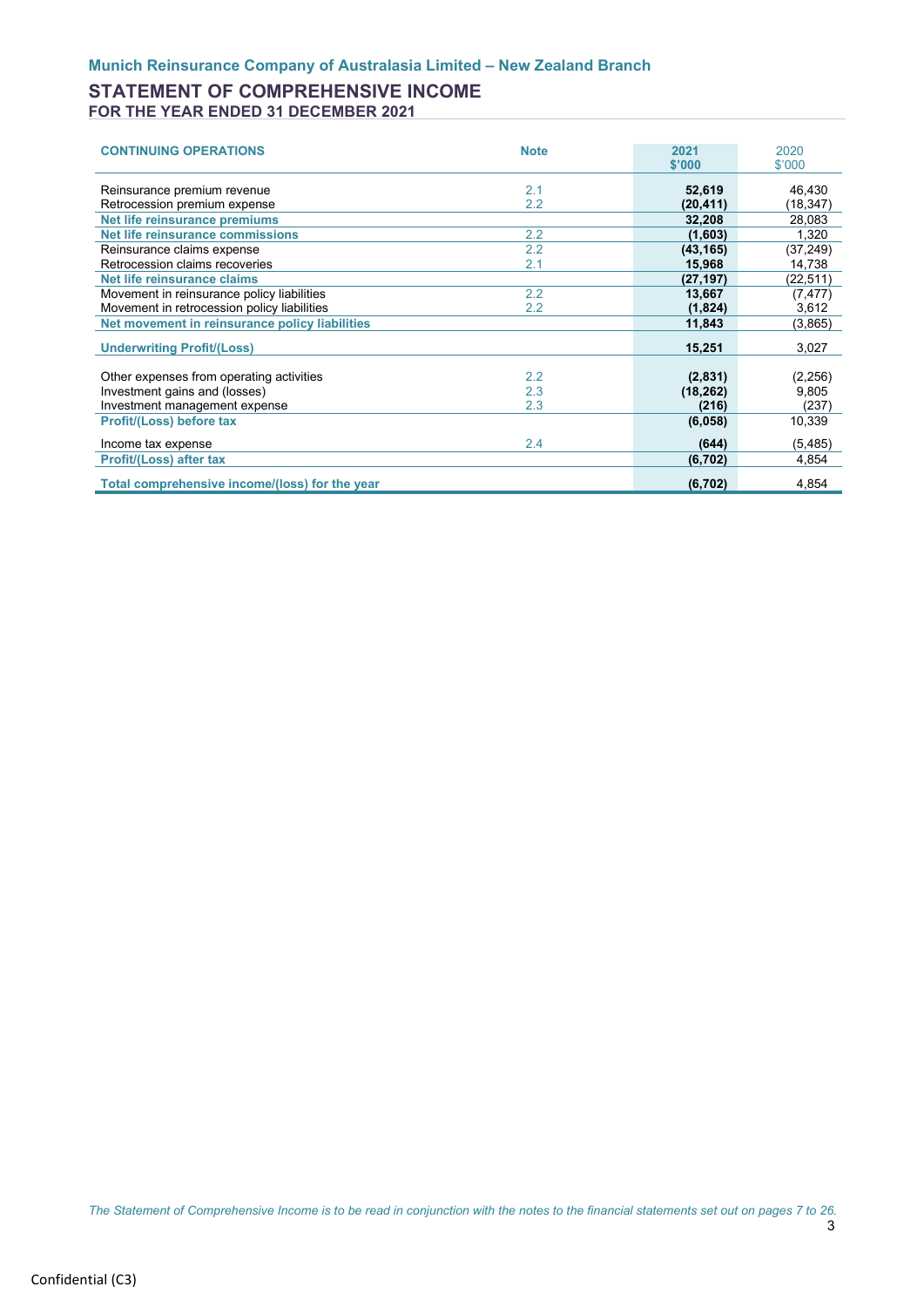## **STATEMENT OF FINANCIAL POSITION AS AT 31 DECEMBER 2021**

<span id="page-5-0"></span>

|                                                                   |             | <b>Dec 31</b> | <b>Dec 31</b> |
|-------------------------------------------------------------------|-------------|---------------|---------------|
|                                                                   |             | 2021          | 2020          |
|                                                                   | <b>Note</b> | \$'000        | \$'000        |
|                                                                   |             |               |               |
| Cash and cash equivalents                                         | 3.1         | 2,750         | 5,193         |
| Investment in financial assets                                    | 3.2         | 235,043       | 257,289       |
| Reinsurance and other assets                                      | 3.3         | 5,847         | 8,940         |
| Retrocessionaires' share of life reinsurance contract liabilities | 5.2         | 56,016        | 57,840        |
| Deferred tax assets                                               | 2.4         |               | 4,503         |
| <b>Total assets</b>                                               |             |               | 333,765       |
|                                                                   |             | 299,656       |               |
|                                                                   |             |               |               |
| Income tax payable                                                | 2.4         | 1,202         | 7,297         |
| Reinsurance and other liabilities                                 | 3.4         | 60,489        | 71.381        |
| Provisions                                                        | 3.5         | 8,834         | 7,408         |
| Reinsurance contract liabilities                                  | 5.2         | 130,734       | 144,401       |
| Deferred tax liabilities                                          | 2.4         | 1,821         |               |
| <b>Total liabilities</b>                                          |             | 203,080       | 230,487       |
|                                                                   |             |               |               |
| <b>Net assets</b>                                                 |             | 96,576        | 103,278       |
|                                                                   |             |               |               |
| <b>Shareholder's interests</b>                                    |             |               |               |
| Retained earnings                                                 | 4.3         | 538           | 7,240         |
| Head office account                                               | 4.3         | 96,038        | 96,038        |
| <b>Total shareholder's interest</b>                               |             | 96,576        | 103,278       |

*The Statement of Financial Position is to be read in conjunction with the notes to the financial statements set out on pages 7 to 26.*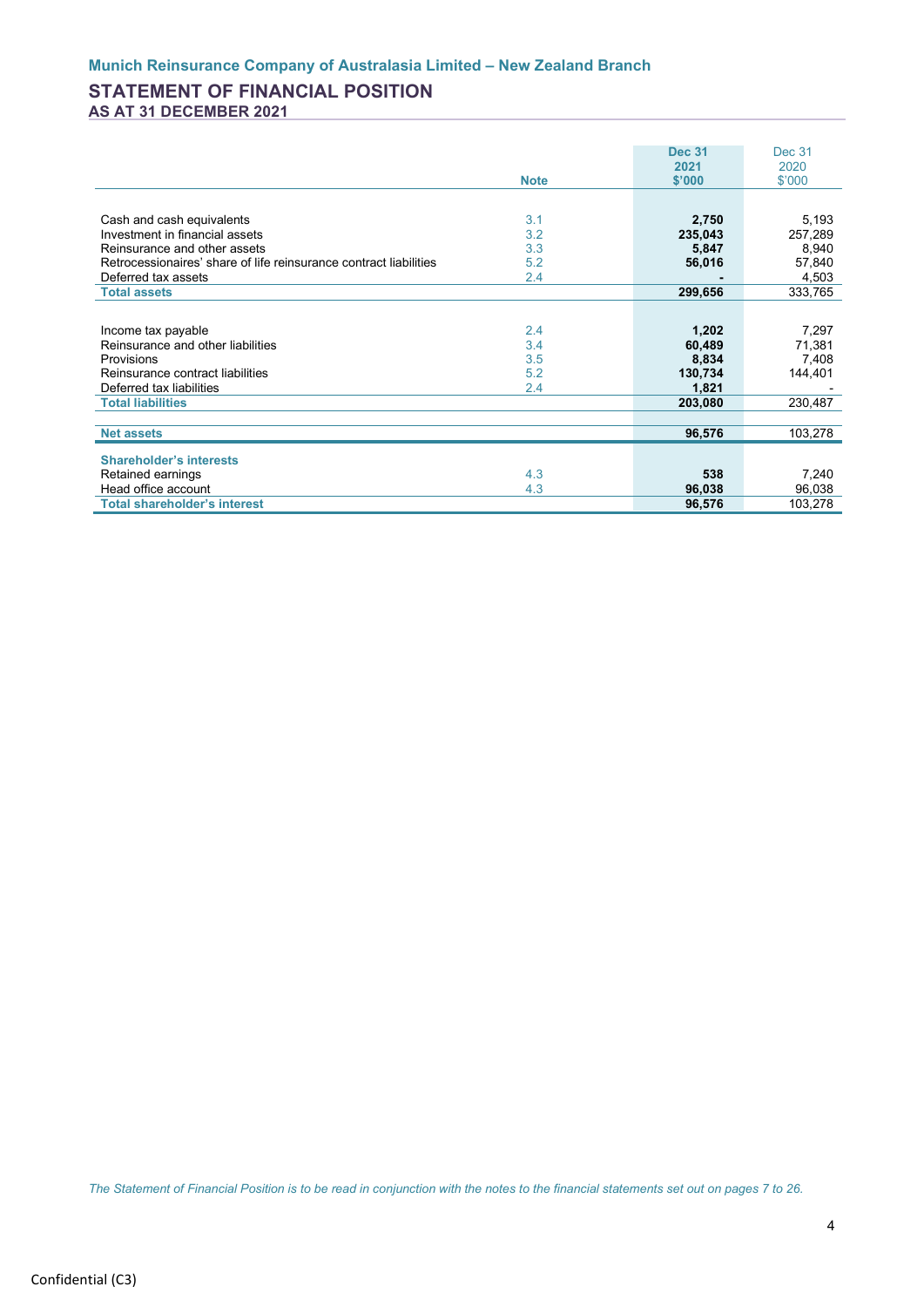## **STATEMENT OF CHANGES IN EQUITY FOR THE YEAR ENDED 31 DECEMBER 2021**

| 2021                                  | <b>Note</b> | <b>Head office</b><br>account<br>\$'000 | <b>Retained</b><br>earnings<br>\$'000 | <b>Total</b><br>\$'000 |
|---------------------------------------|-------------|-----------------------------------------|---------------------------------------|------------------------|
| <b>Balance at 1 January 2021</b>      |             | 96,038                                  | 7.240                                 | 103,278                |
| <b>TOTAL COMPREHENSIVE INCOME</b>     |             |                                         |                                       |                        |
| Loss for the year                     | 4.3         |                                         | (6, 702)                              | (6, 702)               |
| Total comprehensive loss for the year |             |                                         | (6, 702)                              | (6, 702)               |
| <b>Balance at 31 December 2021</b>    |             | 96.038                                  | 538                                   | 96,576                 |

<span id="page-6-0"></span>

| 2020                                    | <b>Note</b> | Head office<br>account<br>\$'000 | Retained<br>earnings<br>\$'000 | Total<br>\$'000 |
|-----------------------------------------|-------------|----------------------------------|--------------------------------|-----------------|
| <b>Balance at 1 January 2020</b>        |             | 96.038                           | 2.386                          | 98.424          |
| <b>TOTAL COMPREHENSIVE INCOME</b>       |             |                                  |                                |                 |
| Profit for the year                     | 4.3         |                                  | 4.854                          | 4,854           |
| Total comprehensive income for the year |             |                                  | 4.854                          | 4,854           |
| <b>Balance at 31 December 2020</b>      |             | 96.038                           | 7.240                          | 103.278         |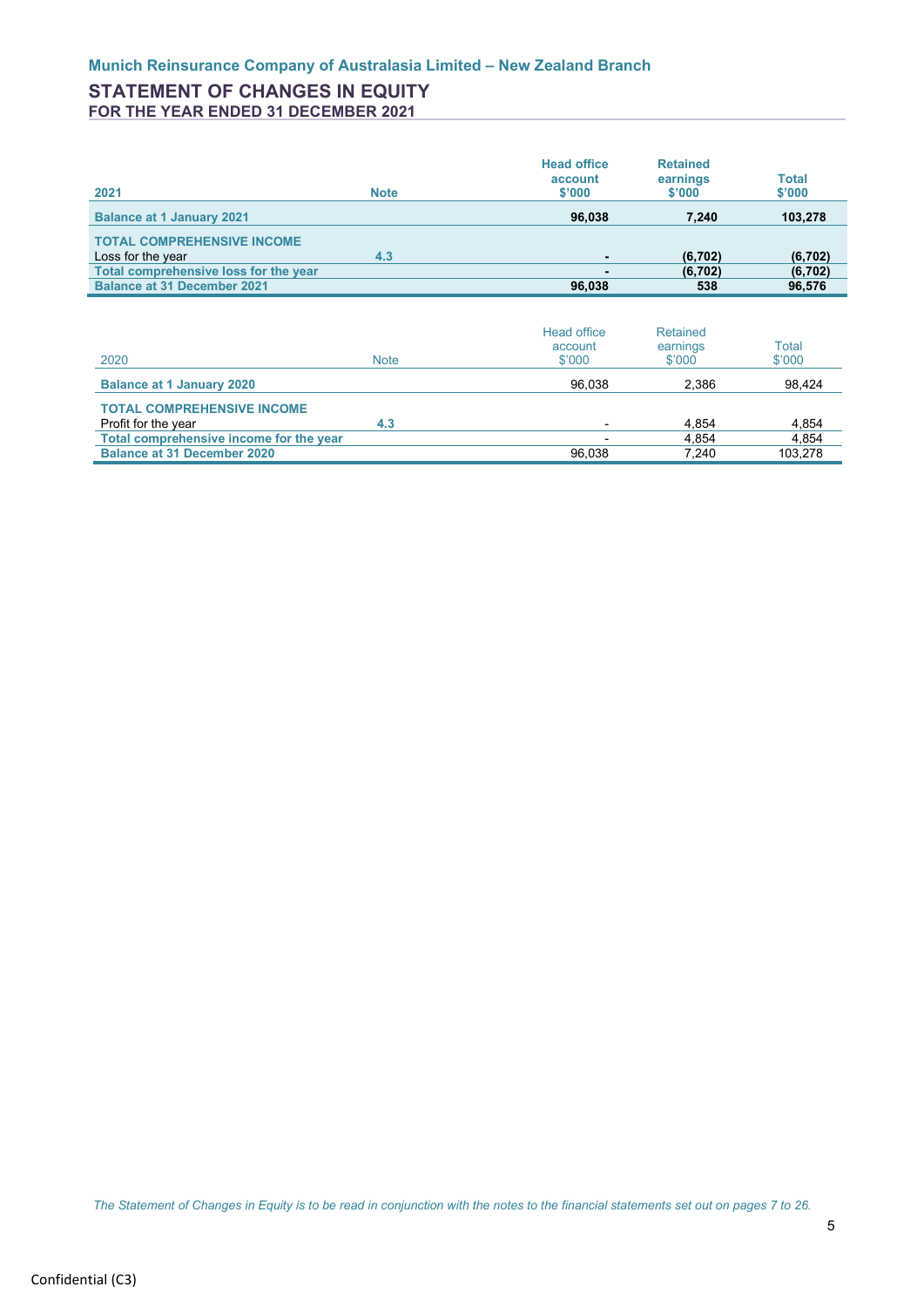## **STATEMENT OF CASH FLOWS FOR THE YEAR ENDED 31 DECEMBER 2021**

<span id="page-7-0"></span>

|                                                                   | 2021      | 2020      |
|-------------------------------------------------------------------|-----------|-----------|
| <b>Note</b>                                                       | \$'000    | \$'000    |
| <b>Cash flows from operating activities</b>                       |           |           |
| Reinsurance underwriting received/(paid)                          | 8,609     | 11,322    |
| Retrocession received/(paid)                                      | (4,994)   | (2, 166)  |
| Income tax transferred/(paid)                                     | (8,007)   | 542       |
| Management and administrative expenses                            | (3,524)   | (2, 107)  |
| Net cash from operating activities<br>3.1                         | (7, 916)  | 7.591     |
|                                                                   |           |           |
| <b>Cash flows from investing activities</b>                       |           |           |
| Interest received                                                 | 6,231     | 12,962    |
| Payments for investments                                          | (14, 949) | (98, 381) |
| Proceeds from sale of investments                                 | 14.407    | 78,045    |
| Investment expenses                                               | (216)     | (237)     |
| Net cash from investing activities                                | 5,473     | (7,611)   |
|                                                                   |           |           |
| Net increase/(decrease) in cash and cash equivalents              | (2, 443)  | (19)      |
| Cash and cash equivalents at the beginning of the financial year  | 5,193     | 5,212     |
| Cash and cash equivalents at the end of the financial year<br>3.1 | 2,750     | 5,193     |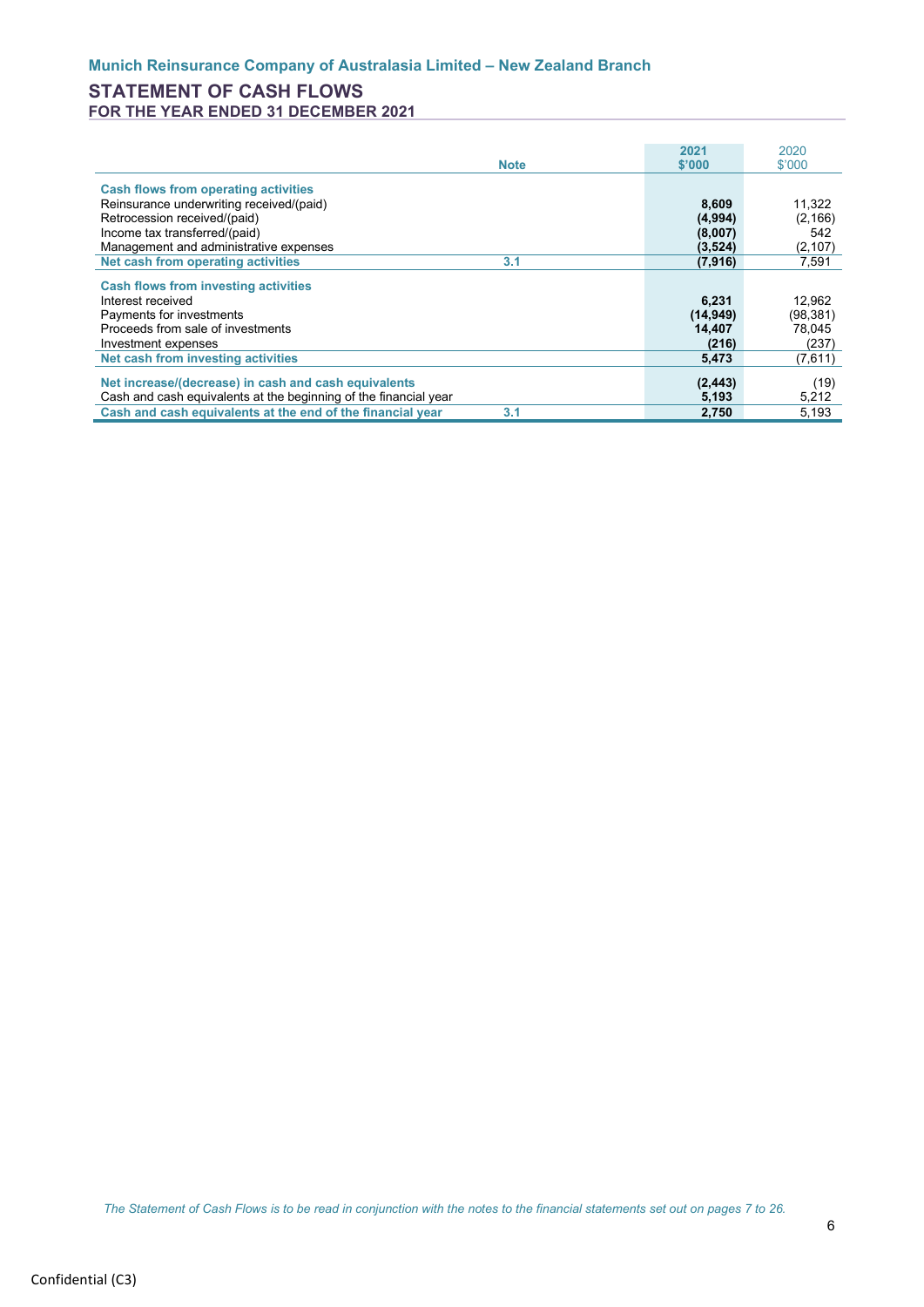## <span id="page-8-0"></span>*Section 1. Basis of Preparation*

### **1.1. Reporting entity**

The Branch is the New Zealand branch of Munich Reinsurance Company of Australasia Limited (MRA) which is domiciled and incorporated in Australia, and is registered in New Zealand to carry on business as a foreign company. MRA is a subsidiary and its results are included in the group financial statements of Munich Holdings of Australasia Pty Ltd (the "Parent"). The ultimate parent undertaking of the group is Münchener Rückversicherungs-Gesellschaft ("MR-AG").

### **1.2. Basis of presentation**

#### *(a) Statement of compliance*

This financial report is a general purpose financial report which has been prepared in accordance with NZ IFRS New Zealand equivalent to IFRS (NZ IFRS). The financial report of the Branch also complies with IFRS and interpretations adopted by the International Accounting Standards Board. The Branch is a reporting entity in terms of the Financial Markets Conduct Act 2013 and the financial statements have been prepared in accordance with the requirements of that Act and the Financial Reporting Act 2013 and Insurance (Prudential Supervision) Act 2010. The financial statements have been prepared in accordance with New Zealand generally acceptable accounting practice (NZ GAAP). As of 31 December 2021, the Branch reported a net current ratio of less than 100%. The Directors believe that the Branch has sufficient liquidity to continue to meet its obligations as they fall due. Details of the Branch's exposure to liquidity risk and the risk management policies and procedures in place to manage it are set out in note 4.2 (b)(ii). In the disclosure, the current/non-current split is between items contractually settled within 12 months (current) and those expected to be settled in greater than 12 months (noncurrent).

The life reinsurance operations of the Branch are conducted within a separate statutory fund as required by the Australian Life Insurance Act (1995). The life insurance operations of the Branch comprise the reinsurance of life insurance contracts.

The financial report was authorised for issue by the Directors on 24 March 2022.

#### *(b) Basis of measurement*

The financial report is prepared on a historical cost basis except for the following items, which are measured on an alternative basis at each reporting date. Under NZ IFRS 4 *Insurance Contracts*, all assets and liabilities are recognized at fair value except for those designated to be something other than fair value.

| <b>Items</b>                          | <b>Note</b> | <b>Measurement basis</b>   |
|---------------------------------------|-------------|----------------------------|
| Financial instruments                 |             | Fair Value                 |
| Life reinsurance contract liabilities | .5          | <b>Best estimate</b>       |
| Reinsurance and other assets          |             | Fair value: amortised cost |

#### *(c) Functional and presentation currency*

The financial report is presented in New Zealand Dollars, which is the Branch's functional and presentation currency*.* 

#### *(d) Rounding*

Amounts in the financial report have been rounded off to the nearest thousand dollars.

#### **1.3. Use of judgements and estimates**

In preparing this financial report, management has made judgements, estimates and assumptions that affect the application of the Branch's accounting policies and the reported amounts of assets, liabilities, income and expenses. Actual results may differ from these estimates.

Estimates and underlying assumptions are reviewed on an ongoing basis. Revisions to estimates are recognised prospectively.

#### *(a) Areas of significance*

Information about significant areas of estimation uncertainty and critical judgements in applying accounting policies that have the most significant effect on the amounts recognised in the financial statements are described in the following notes:

- Life reinsurance contract liabilities Note 5.1
- Premium, claims and experience refund provisions Note 2.1 & Note 2.2, Note 3.3 & Note 3.4

#### *(b) Measurement of fair value*

A number of the Branch's accounting policies and disclosures require the measurement of fair values, for both financial and non-financial assets and liabilities.

When measuring the fair value of an asset or liability, the Branch uses market observable data as far as possible. Fair values are categorised into different levels in a fair value hierarchy based on the inputs used in the valuation techniques as follows:

Level 1: Quoted prices (unadjusted) in active markets for identical assets or liabilities.

Level 2: Inputs other than quoted prices included within level 1 that are observable for the asset or liability, either directly or indirectly.

Level 3: Inputs for the assets or liabilities that are not based on observable market data (unobservable inputs).

Where the determination of fair value for an instrument involves inputs from more than one category, the level within which the instrument is categorised in its entirety is determined on the basis of the lowest level input.

The Branch's policy is to recognise transfers into and transfers out of fair value hierarchy levels as at the end of the reporting period. Details of the Branch's exposure to various risks arising and the risk management policies and procedures in place to manage these are set out in note 4.2.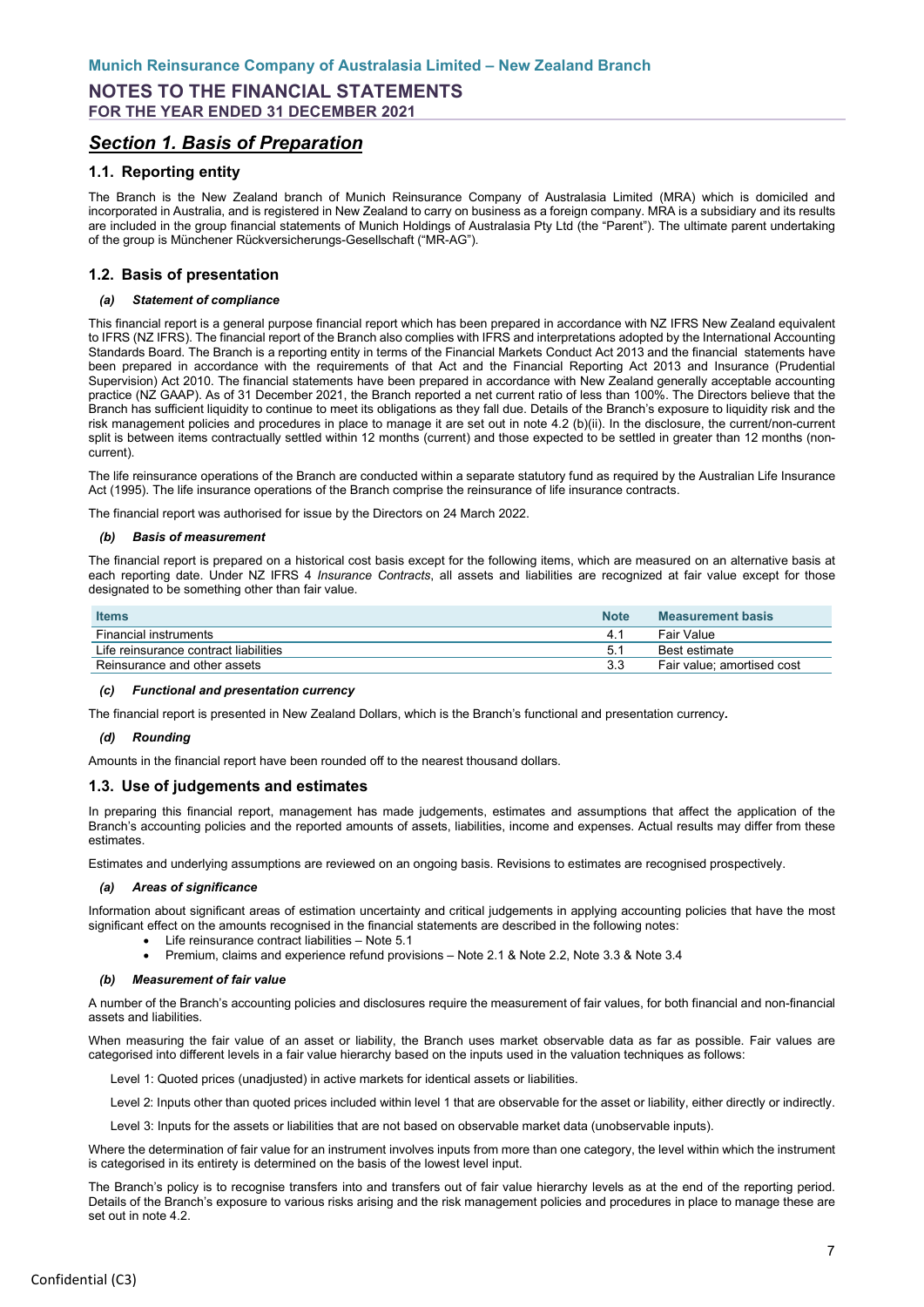## <span id="page-9-0"></span>*Section 2. Financial performance*

### **2.1. Revenue**

| Life reinsurance revenue                                      | 2021<br>\$'000   | 2020<br>\$'000   |
|---------------------------------------------------------------|------------------|------------------|
| Reinsurance premium revenue<br>Retrocession claims recoveries | 52.619<br>15,968 | 46,430<br>14,738 |
| Total life reinsurance premium and related revenue            | 68,587           | 61,168           |
| <b>Total revenue</b>                                          | 68,587           | 61,168           |

#### *Summary of significant accounting policies*

#### **Reinsurance premium revenue and recognition**

Reinsurance premiums comprise amounts charged to insurers for business ceded under various insurance treaties.

Premium excludes stamp duties and taxes collected on behalf of third parties, including Goods and Services Tax ("GST").

Reinsurance premiums are recognised as revenue when due. The methodology used in the calculation of premium accruals takes into account the annual premium in force at the date of last premium receipt for each in force treaty and the number of premium installments outstanding for that treaty.

Premiums for unclosed business (business written close to reporting date where attachment of risk is prior to reporting date and there is insufficient information to accurately identify the business) is brought to account based on previous experience with due allowance for any changes in the pattern of new business and renewals.

#### **Retrocession claim recoveries**

Retrocession claims recoveries received or receivable on paid claims and on outstanding claims are recognised as revenue. Retrocession claims recoveries excludes stamp duties and taxes collected on behalf of third parties, including GST.

Recoveries receivable on outstanding claims are measured as the present value of the expected future receipts calculated on the same basis as the outstanding claims liability.

Receivable retrocession claim recoveries are presented as part of note 3.4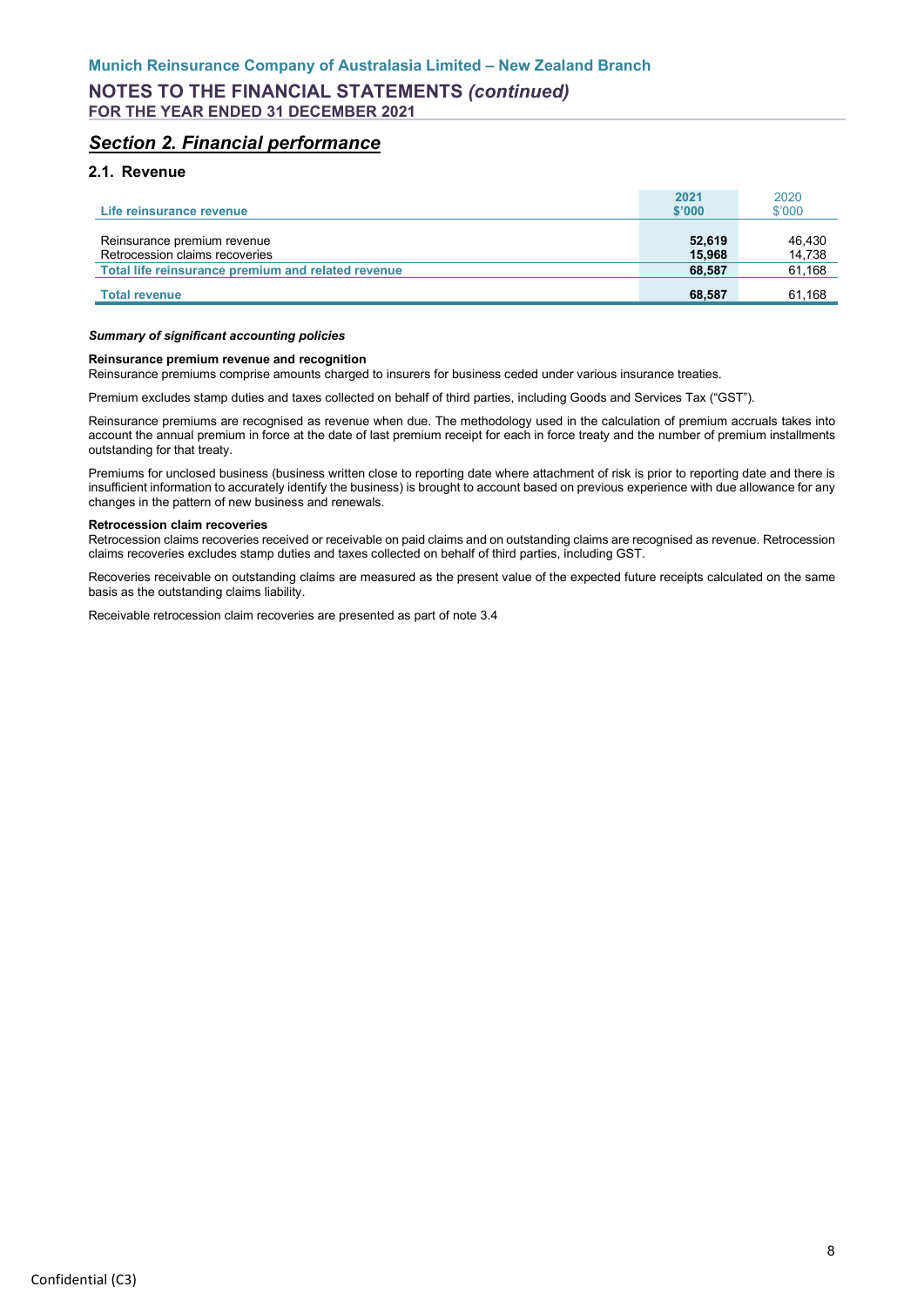### **2.2. Expenses**

| Life reinsurance expenses                                 | 2021<br>\$'000 | 2020<br>\$'000 |
|-----------------------------------------------------------|----------------|----------------|
|                                                           |                |                |
| Life reinsurance commission - maintenance costs           | 1,603          | (1,320)        |
| Net life reinsurance commission                           | 1,603          | (1,320)        |
|                                                           |                |                |
| Reinsurance claims expense                                | 43,165         | 37,249         |
| Retrocession premium expense                              | 20,411         | 18,347         |
| <b>Total life reinsurance claims and related expenses</b> | 63,576         | 55,596         |
|                                                           |                |                |
| Movement in reinsurance policy liabilities                | (13, 667)      | 7,477          |
| Movement in retrocession policy liabilities               | 1.824          | (3,612)        |
| Net movement in reinsurance policy liabilities            | (11, 843)      | 3,865          |
|                                                           |                |                |
| Other policy acquisition costs                            | 334            | 228            |
| Other policy maintenance costs                            | 2,221          | 1.248          |
| Other expenses                                            | 276            | 780            |
| Other expenses from operating activities                  | 2,831          | 2,256          |
|                                                           |                |                |
| <b>Total expenses</b>                                     | 56,167         | 60,397         |

#### *Summary of significant accounting policies*

#### **Reinsurance claims expense**

Claims expense represents claims payments adjusted for the movement in the outstanding claims liability. The expense takes into account all claims reported up to balance date, including outstanding bordereaux for each treaty.

Allowance for Incurred But Not Reported (IBNR) claims is incorporated into the calculation of the life reinsurance policy liability.

#### **Retrocession premium expense**

Premium ceded to retrocessionaires is recognised as an expense when due. Retrocession premium excludes stamp duties and taxes collected on behalf of third parties, including GST and Withholding tax.

#### **Expense apportionment**

Expenses are incurred in relation to the acquisition and maintenance of life reinsurance contracts and administrative activities. Acquisition costs are the fixed and variable costs of acquiring new business, including life reinsurance commissions, underwriting costs and other sundry costs. All other expenses are considered to be maintenance costs incurred to administer existing life reinsurance contracts.

Apportionments under Part 6 Division 2 of the Life Insurance Act (1995) have been made as follows:

- i. Direct expenses, e.g. life reinsurance commissions are allocated to the products to which they relate.
- ii. Indirect expenses are allocated on the basis of net revenue received taking into account that the expenses per product line are not of equal weighting.

### **2.3. Investment return**

|                                                                                               | 2021                       | 2020                   |
|-----------------------------------------------------------------------------------------------|----------------------------|------------------------|
| <b>Investment gains and (losses)</b>                                                          | \$'000                     | \$'000                 |
| Interest<br>Realised and Unrealised gains and (losses)<br>Foreign exchange gains and (losses) | 6.249<br>(22, 805)<br>(17) | 7,071<br>5,533<br>(11) |
| Interest payable on deposit retained from related retrocessionaire                            | (1,689)                    | (2,788)                |
| <b>Total investment gains and (losses)</b>                                                    | (18, 262)                  | 9,805                  |
|                                                                                               |                            |                        |
| Investment management expense                                                                 | (216)                      | (237)                  |
| <b>Total Investment management expense</b>                                                    | (216)                      | (237)                  |

#### *Summary of significant accounting policies*

#### **Investment gains and losses**

Realised and unrealised gains and losses arising from changes in the fair value of financial assets are recognised in the Statement of Comprehensive income, to the extent permitted under New Zealand Accounting Standards.

#### **Investment management expense**

Investment management expense represents the costs involved in the ongoing management of the investment portfolio.

### **Interest**

Investment in financial assets are held to collect regular coupon interest payments which are recognised as earned. The details of the Company's policies for financial assets are set out in notes 3.2 and note 4.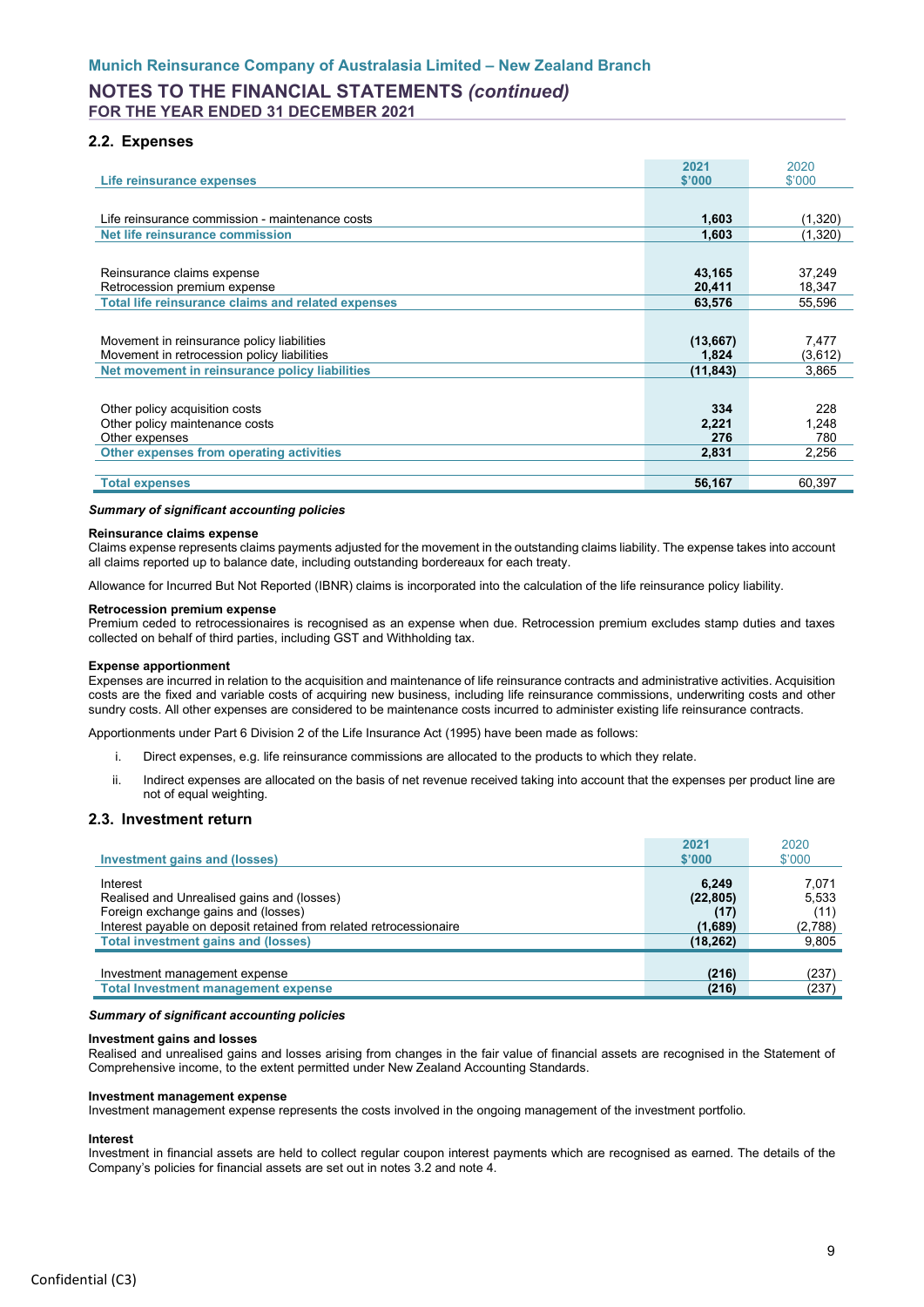### **2.4. Income taxes**

### *(a) Amounts recognised in profit or loss*

|                                                       | 2021    | 2020   |
|-------------------------------------------------------|---------|--------|
|                                                       | \$'000  | \$'000 |
| <b>Current tax expense</b>                            |         |        |
| Current year                                          | 1.242   | 3,760  |
| Adjustment for prior years                            | (5,940) | 2,465  |
| <b>Current tax expense/(benefit)</b>                  | (4,698) | 6,225  |
|                                                       |         |        |
| Deferred tax expense                                  |         |        |
| Origination and reversal of temporary differences     | 203     | (575)  |
| Change in recognised deductible temporary differences | 5,139   | (165)  |
| Deferred tax expense/(benefit)                        | 5,342   | (740)  |
| Income tax expense                                    | 644     | 5,485  |

### *(b) Reconciliation of effective tax rate*

|                                                                     | 2021          | 2021             | 2020 | 2020           |
|---------------------------------------------------------------------|---------------|------------------|------|----------------|
|                                                                     | $\frac{9}{6}$ | \$'000           | $\%$ | \$'000         |
| Profit/(loss) before tax from continuing operations                 |               | (6,058)          |      | 10,339         |
| Tax using the Branch's domestic tax rate<br>Non-deductible expenses | 28            | (1,696)<br>5,037 | 28   | 2,895<br>2,943 |
| Tax-exempt income                                                   |               | (1,774)          |      | (2,620)        |
| Change in estimates related to prior years                          |               | (802)            |      | 2,300          |
| Effect of tax rates in foreign jurisdiction                         |               | (121)            |      | 207            |
| Additional income                                                   |               | 640              |      |                |
| Foreign tax credit                                                  |               | (640)            |      | (240)          |
| Income tax expense                                                  | 10.6          | 644              | 53.0 | 5,485          |

#### *(c) Movement in deferred tax balances*

| 2021                                                                                | Net balance at<br>1 Januarv | <b>Movement</b>            | Net balance at<br>31 December |
|-------------------------------------------------------------------------------------|-----------------------------|----------------------------|-------------------------------|
| Accrued expenses<br>Components of life reinsurance contract liabilities<br>Tax loss | 872<br>2,649<br>982         | (872)<br>(4, 470)<br>(982) | (1,821)                       |
| Net deferred tax asset/(liability)                                                  | 4,503                       | (6, 324)                   | (1, 821)                      |

| 2020                                                                                | Net balance at<br>l Januarv | Movement                 | Net balance at<br>31 December |  |
|-------------------------------------------------------------------------------------|-----------------------------|--------------------------|-------------------------------|--|
| Accrued expenses<br>Components of life reinsurance contract liabilities<br>Tax loss | (1,322)<br>4.104<br>270     | 2.194<br>(1, 455)<br>712 | 872<br>2,649<br>982           |  |
| Net deferred tax asset                                                              | 3.052                       | 1.451                    | 4.503                         |  |

Total amount of unrecognised tax losses in 2021 is \$9,659,446 (2020: \$7,616,406)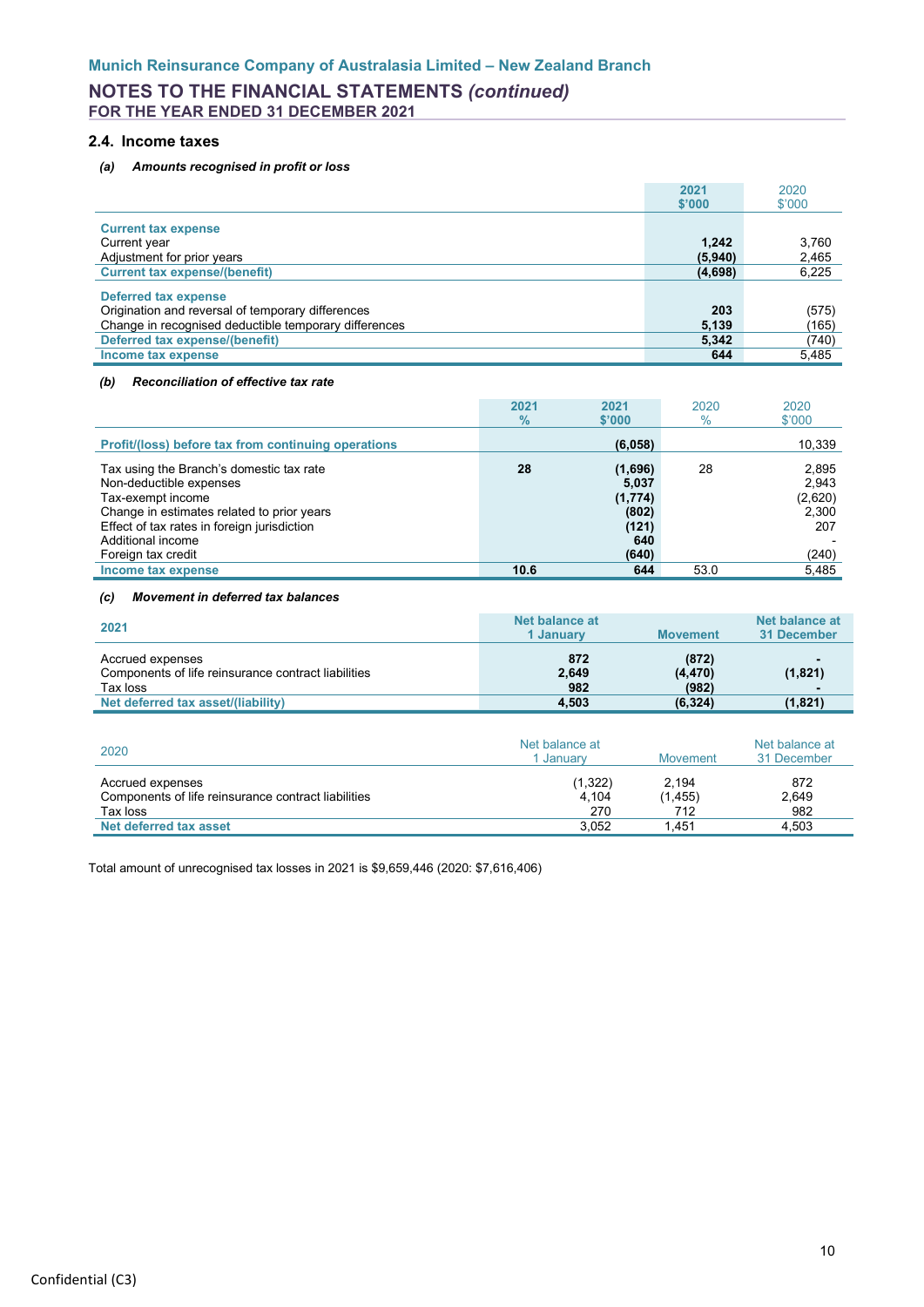### **2.4. Income taxes (continued)**

#### *(d) Income tax (payable)/receivable*

|                                                 | 2021     | 2020     |
|-------------------------------------------------|----------|----------|
|                                                 | \$'000   | \$'000   |
| Opening balance at 1 January                    | (7, 297) | (361)    |
| Additional provisions recognised - current year | (1, 242) | (3,760)  |
| Over/(under) provisioned in prior years         | 6,922    | (3, 176) |
| Tax provisions                                  | 415      |          |
| <b>Closing balance at 31 December</b>           | (1, 202) | (7, 297) |

#### *Summary of significant accounting policies*

#### **Income tax and withholding tax**

The income tax expense for the period is the tax payable on the current period's taxable income based on the national income tax rate for each jurisdiction, adjusted by prior year adjustments and changes in deferred tax assets and liabilities attributable to temporary differences between the tax bases of assets and liabilities and their carrying amounts in the financial statements.

Deferred tax assets and liabilities are recognised for temporary differences at the tax rates expected to apply when the assets are recovered or liabilities are settled, based on those tax rates which are enacted or substantively enacted for each jurisdiction.

The relevant tax rates are applied to the cumulative amounts of deductible and assessable temporary differences to measure the deferred tax asset or liability. An exception is made for certain temporary differences arising from the initial recognition of an asset or liability. No deferred tax asset or liability is recognised in relation to these temporary differences if they arose in a transaction, other than a business combination, that at the time of the transaction did not affect either accounting profit or taxable profit or loss.

The Munich Re New Zealand office was closed on 31 December 2018, thereby relinquishing the permanent/fixed establishment for tax purposes. As a result, from 1 January 2019 the taxation basis in New Zealand changed. The "pure life" New Zealand underwriting business continues to be subject to tax in New Zealand on its net income but all the other New Zealand business is now subject to New Zealand premium withholding tax instead of tax on its net income. Furthermore, all the New Zealand business is subject to tax in Australia with the taxes paid in New Zealand allowable as a credit against the Australian tax payable on such business.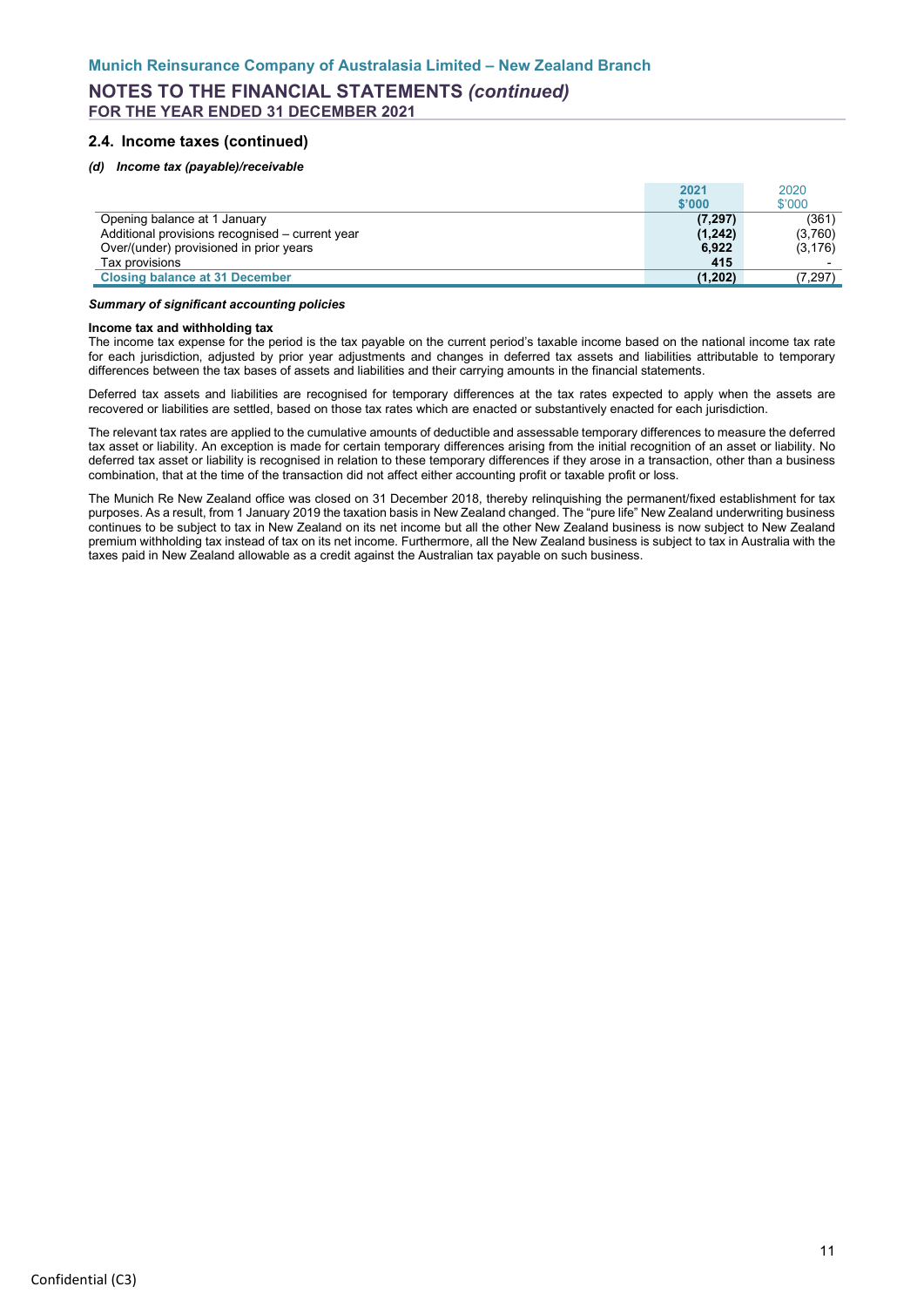## <span id="page-13-0"></span>*Section 3. Financial position*

### **3.1. Cash and cash equivalents**

#### *(a) Cash and cash equivalents balances*

|                                        | 2021   | 2020   |
|----------------------------------------|--------|--------|
|                                        | \$'000 | \$'000 |
| Cash at bank                           | 2.750  | 5.193  |
| <b>Total cash and cash equivalents</b> | 2.750  | 5.193  |
|                                        |        |        |

*(b) Reconciliation of profit after income tax to net cash flows from operating activities*

|                                                                                                                                                                                                                                                                     | 2021<br>\$'000                                                    | 2020<br>\$'000                                        |
|---------------------------------------------------------------------------------------------------------------------------------------------------------------------------------------------------------------------------------------------------------------------|-------------------------------------------------------------------|-------------------------------------------------------|
| Profit/(loss) from operating activities after income tax                                                                                                                                                                                                            | (6, 702)                                                          | 4,854                                                 |
| Movements in:<br>Reinsurance and other assets<br>Reinsurance and other liabilities<br>Provisions<br>Income tax                                                                                                                                                      | 3,093<br>(10, 891)<br>1,426<br>(6,095)                            | 12,357<br>2,366<br>(9,319)<br>6,936                   |
| Adjustments for:<br>Deferred tax<br>Net movement in reinsurance policy liabilities<br>Loss/(gain) on revaluation of investments<br>Retrocession portion of loss/(gain) on revaluation of investments<br>Investment revenue<br>Investment expense<br>Withholding tax | (599)<br>(11, 843)<br>22,822<br>7,547<br>(6, 249)<br>216<br>(640) | (740)<br>3,865<br>(5, 533)<br>(360)<br>(7,071)<br>237 |
| Net cash flows from operating activities                                                                                                                                                                                                                            | (7, 916)                                                          | 7.591                                                 |

#### *Summary of significant accounting policies*

Cash and cash equivalents are financial assets and comprise of cash at bank plus short-term deposits with an original maturity of three months or less that are readily convertible to known amounts of cash and which are subject to an insignificant risk of change in value. Cash and cash equivalent are recognised at fair value.

For the purposes of the Statement of cash flows, cash includes cash on hand, deposits held at call with banks and investments in money market instruments, such as bills of exchange.

There are no cash balances held that are not available for use in normal operations.

### **3.2. Investment in financial assets**

|                                                      | 2021    | 2020                     |
|------------------------------------------------------|---------|--------------------------|
|                                                      | \$'000  | \$'000                   |
| Debt securities at fair value through profit or loss | 235.043 | 257.289                  |
| <b>Total investment in financial assets</b>          | 235.043 | 257.289                  |
|                                                      |         |                          |
|                                                      |         |                          |
| Current                                              | ۰       | $\overline{\phantom{0}}$ |
| Non-current                                          | 235.043 | 257.289                  |

Financial assets held in the life statutory funds can only be used within the restrictions imposed under the Life Insurance Act (1995). The main restrictions are that the assets in a fund can only be used to meet liabilities and expenses of that fund, to acquire financial assets to further the business of the fund, or as distributions to the shareholder when capital adequacy requirements are met.

#### *Summary of significant accounting policies*

Investment in financial assets are measured at fair value through profit or loss and are classified as Level 2. This recognises the availability of a quoted price but not from an active market as defined by the accounting standard, note 1.3(b).

The Branch values Investment in financial assets based on the last traded price.

The Branch has elected to designate all of its financial assets at fair value through profit or loss. The Branch is an Appendix C Life Insurer as prescribed by NZ IFRS 4 '*Insurance Contracts'*, therefore, the application of temporary exemption from NZ IFRS 9 '*Financial Instruments*' is not permitted.

Information about the Branch's exposure to credit and market risks, and fair value measurement, is included in section 4.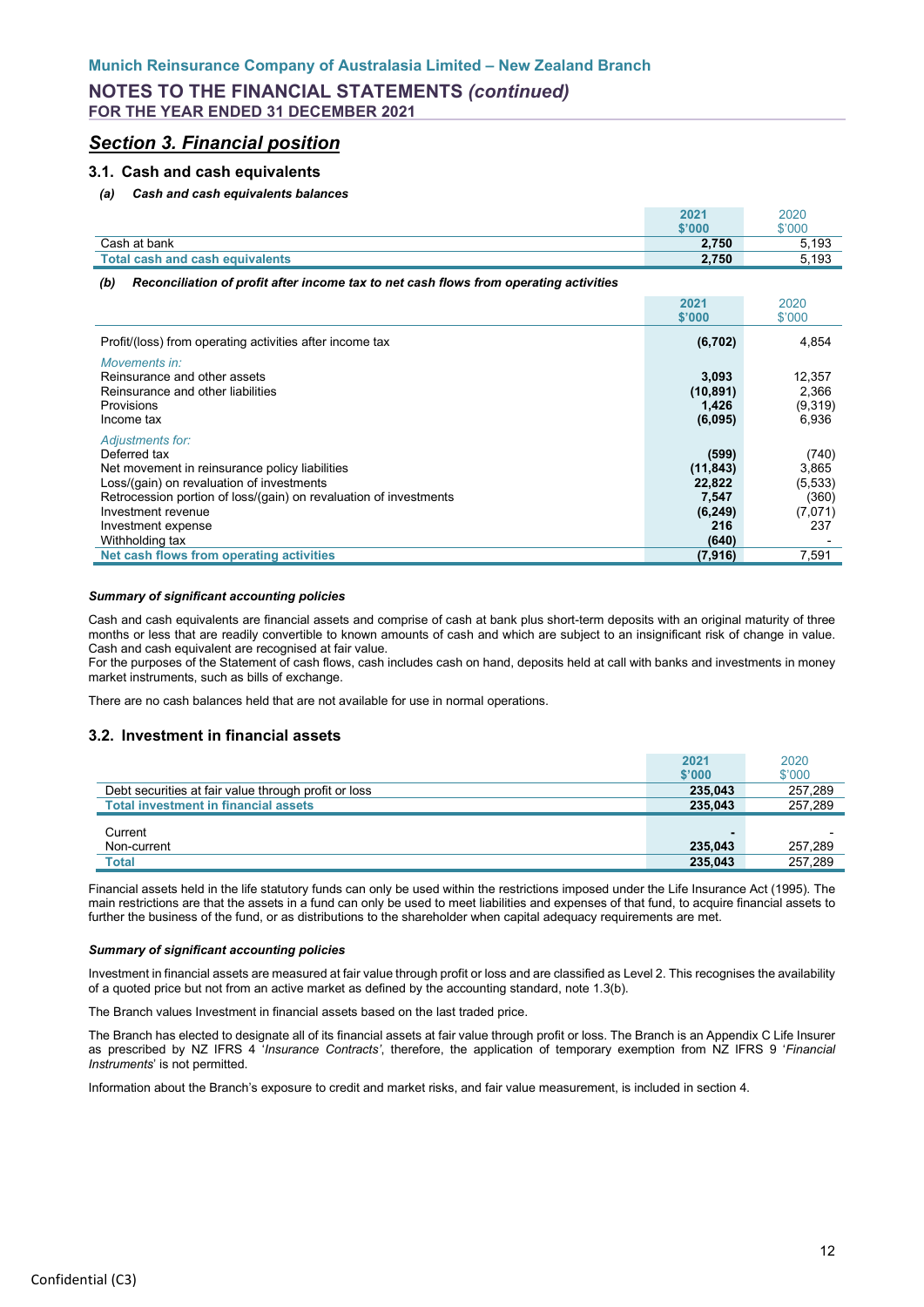### **3.3. Reinsurance and other assets**

|                                                                                                                                                               | 2021<br>\$'000              | 2020<br>\$'000          |
|---------------------------------------------------------------------------------------------------------------------------------------------------------------|-----------------------------|-------------------------|
| Amounts due from ceding companies<br>Outstanding claims recoveries from retrocessionaires<br>Sundry debtors and prepayments<br>Investment related receivables | 827<br>3,691<br>82<br>1.247 | 4,985<br>2,723<br>1,230 |
| <b>Total reinsurance and other assets</b>                                                                                                                     | 5,847                       | 8,940                   |
| Current<br>Non-current                                                                                                                                        | 5,847                       | 8,940                   |
| <b>Total reinsurance and other assets</b>                                                                                                                     | 5,847                       | 8,940                   |

#### *Summary of significant accounting policies*

Receivables that do not back life reinsurance contract liabilities are measured at amortised cost, less any allowance for Expected Credit Losses (ECL's). The collectability of receivables is assessed on an ongoing basis. The Branch recognises expected credit losses through a provision which is based on historical credit loss experience. The Branch does not have any history of credit losses life to date.

Receivables that back life reinsurance contract liabilities are designated as financial assets measured at fair value through profit or loss.

### **3.4. Reinsurance and other liabilities**

|                                                                | 2021             | 2020             |
|----------------------------------------------------------------|------------------|------------------|
|                                                                | \$'000           | \$'000           |
| Amount due to ceding companies                                 | 5,444            | 8,129            |
| Amount due to retrocessionaires                                | 1,766            | 1,946            |
| Sundry and other payables                                      |                  | 454              |
| Amounts due on deposit retained from related retrocessionaires | 53,279           | 60,852           |
| <b>Total reinsurance and other liabilities</b>                 | 60,489           | 71,381           |
|                                                                |                  |                  |
| Current<br>Non-current                                         | 17,429<br>43,060 | 16,942<br>54,439 |
| <b>Total reinsurance and other liabilities</b>                 | 60,489           | 71,381           |

#### *Summary of significant accounting policies*

The above amounts are recognised at amortised cost, which approximates fair value, and represent liabilities for goods and services provided to the Branch prior to the end of the financial year that were unpaid. The amounts are unsecured.

Sundry and other payables includes any amount due to related entities for transfer of tax losses within the tax group.

Amounts due on deposit retained from related retrocessionaires include an accrual of related retrocessionaire's share of unrealised gains or losses on investments.

### **3.5. Provisions**

| 2021                         | <b>Balance at 1</b><br><b>January</b> | <b>Provisions made</b><br>during the year | <b>Liabilities paid</b> | <b>Balance at 31</b><br><b>December</b> |
|------------------------------|---------------------------------------|-------------------------------------------|-------------------------|-----------------------------------------|
| Outstanding claims           | 7,142                                 | 42,492                                    | (41, 036)               | 8,598                                   |
| Non-resident Withholding tax | 266                                   | 236                                       | (266)                   | 236                                     |
| <b>Total provisions</b>      | 7,408                                 | 42,728                                    | (41, 302)               | 8,834                                   |
| 2020                         |                                       |                                           |                         |                                         |
| Outstanding claims           | 16,292                                | 34,069                                    | (43, 219)               | 7,142                                   |
| Non-resident Withholding tax | 435                                   | 266                                       | (435)                   | 266                                     |
| <b>Total provisions</b>      | 16,727                                | 34,335                                    | (43, 654)               | 7,408                                   |

#### *Summary of significant accounting policies*

Outstanding claims include Claims provisions for claims reported but not yet paid. Allowance for incurred but not reported claims is included in the life reinsurance contract liabilities.

Non-resident withholding tax represents a provision for the withholding tax payable on the interest due to Retrocessionaires on the deposit retained balance. All amounts shown above are current and payable within 12 months of balance date (2020: all current).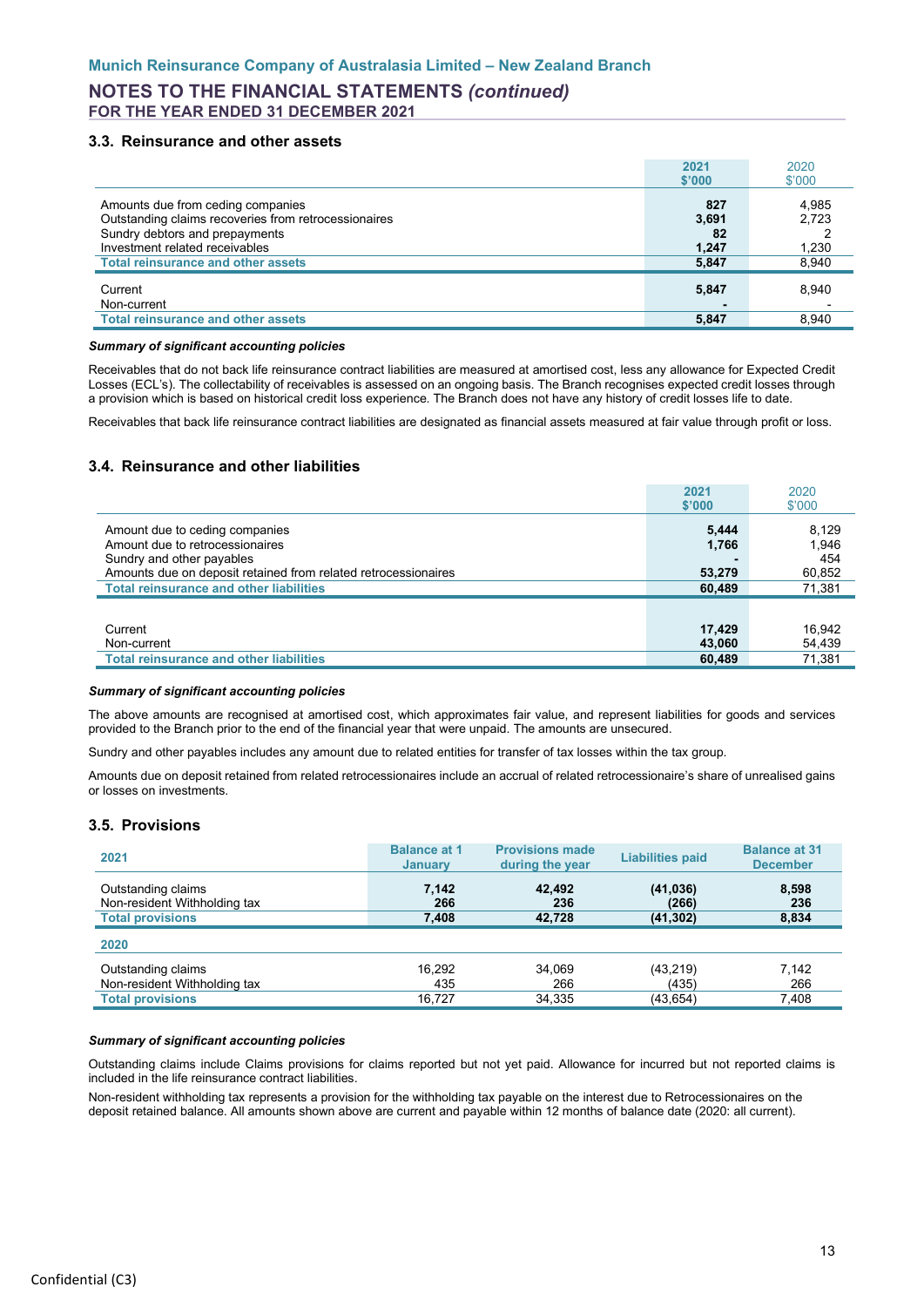## *Section 4. Financial instruments, Risk & Capital Management*

### **4.1. Financial instruments**

### **(a) Accounting classifications and fair values**

The following table shows the carrying amounts and fair values of financial assets and financial liabilities, including their levels in the fair value hierarchy. It does not include fair value information for financial assets and financial liabilities not measured at fair value if the carrying amount is a reasonable approximation of fair value.

<span id="page-15-0"></span>

| 31 December 2021                        | <b>Carrying amount</b><br>\$'000    |                                    |                                                 |              | <b>Fair Value</b><br>\$'000 |                |         |                |
|-----------------------------------------|-------------------------------------|------------------------------------|-------------------------------------------------|--------------|-----------------------------|----------------|---------|----------------|
|                                         | <b>At amortised</b><br><b>costs</b> | <b>Designated</b><br>at fair value | <b>Other</b><br>financial<br><b>liabilities</b> | <b>Total</b> | Level 1                     | Level 2        | Level 3 | <b>Total</b>   |
| Financial assets measured at fair value |                                     |                                    |                                                 |              |                             |                |         |                |
| <b>Debt Securities</b>                  | $\sim$                              | 235.043                            | $\sim$                                          | 235,043      | . .                         | 235,043        | $\sim$  | 235,043        |
|                                         | ۰.                                  | 235,043                            |                                                 | 235,043      | ۰.                          | 235,043        | н.      | 235,043        |
| <b>Financial assets</b>                 |                                     |                                    |                                                 |              |                             |                |         |                |
| Cash and cash equivalents               | 2,750                               |                                    | ۰.                                              | 2,750        | $\sim$                      |                | $\sim$  |                |
|                                         | 2,750                               |                                    | $\sim$                                          | 2,750        | $\blacksquare$              | ۰              | $\sim$  | $\sim$         |
| <b>Financial liabilities</b>            |                                     |                                    |                                                 |              |                             |                |         |                |
| Reinsurance and other liabilities       | $\sim$                              |                                    | 60,489                                          | 60,489       | $\overline{\phantom{a}}$    | $\blacksquare$ | $\sim$  | $\blacksquare$ |
|                                         | $\blacksquare$                      |                                    | 60,489                                          | 60,489       | $\blacksquare$              |                | $\sim$  | $\sim$         |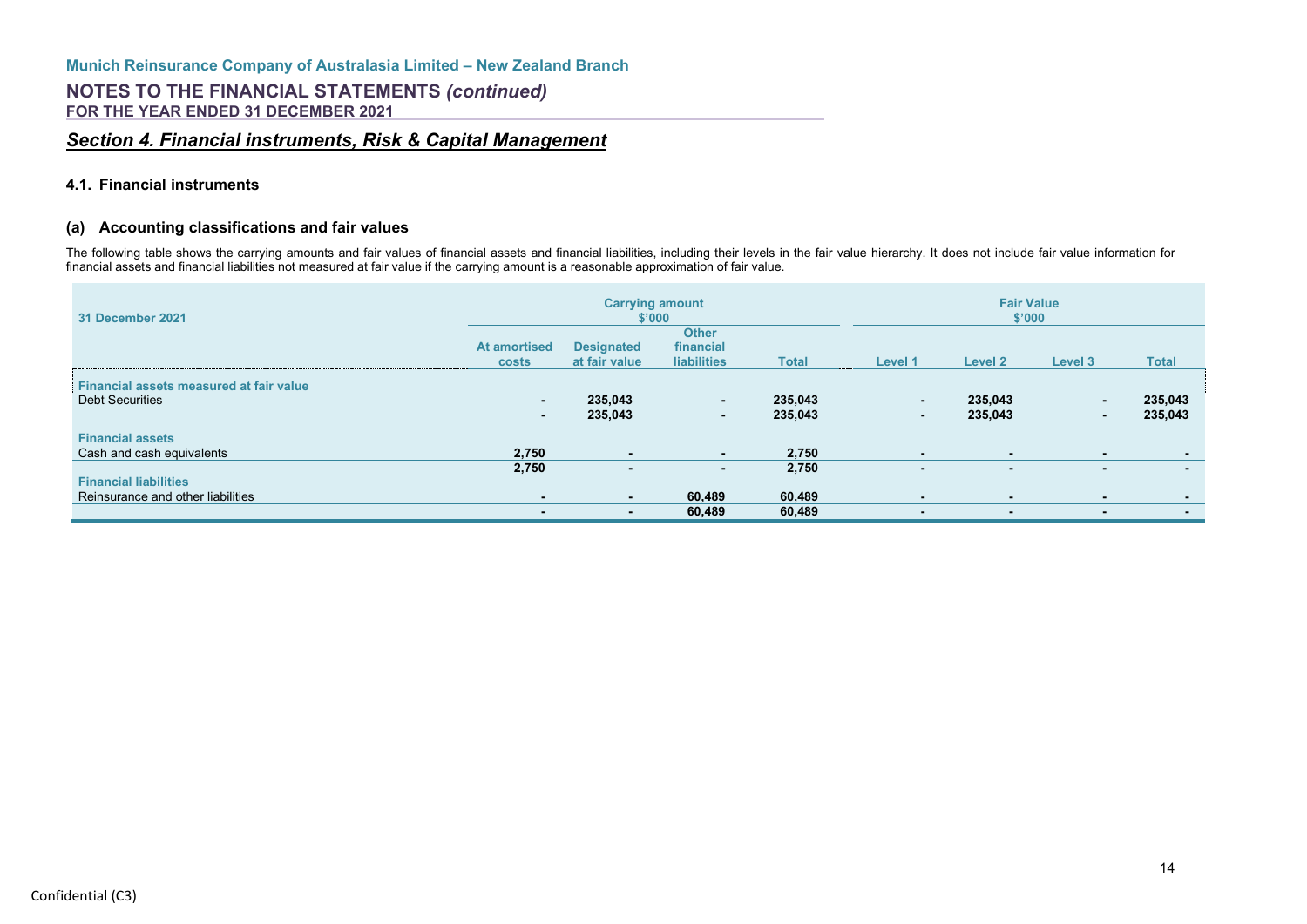### **4.1. Financial instruments (continued)**

| 31 December 2020                                                  |                          | \$'000                      | Carrying amount                          |              | <b>Fair Value</b><br>\$'000 |                          |                          |         |
|-------------------------------------------------------------------|--------------------------|-----------------------------|------------------------------------------|--------------|-----------------------------|--------------------------|--------------------------|---------|
|                                                                   | At amortised<br>costs    | Designated<br>at fair value | <b>Other</b><br>financial<br>liabilities | <b>Total</b> | Level 1                     | Level 2                  | Level 3                  | Total   |
| Financial assets measured at fair value<br><b>Debt Securities</b> | $\overline{\phantom{a}}$ | 257,289                     |                                          | 257,289      |                             | 257.289                  |                          | 257,289 |
|                                                                   | $\overline{\phantom{a}}$ | 257,289                     | $\overline{\phantom{a}}$                 | 257,289      | $\overline{\phantom{a}}$    | 257,289                  | $\sim$                   | 257,289 |
| <b>Financial assets</b>                                           |                          |                             |                                          |              |                             |                          |                          |         |
| Cash and cash equivalents                                         | 5,193                    |                             | $\overline{\phantom{0}}$                 | 5,193        |                             | $\sim$                   | $\overline{\phantom{a}}$ | $\sim$  |
|                                                                   | 5,193                    |                             |                                          | 5,193        |                             |                          | $\overline{\phantom{0}}$ | $\sim$  |
| <b>Financial liabilities</b>                                      |                          |                             |                                          |              |                             |                          |                          |         |
| Reinsurance and other liabilities                                 | $\overline{\phantom{a}}$ | . .                         | 71,381                                   | 71,381       | $\overline{\phantom{0}}$    | $\overline{\phantom{a}}$ | $\overline{\phantom{a}}$ | $\sim$  |
|                                                                   | $\overline{\phantom{0}}$ |                             | 71,381                                   | 71,381       | $\overline{\phantom{0}}$    | $\overline{\phantom{0}}$ | $\overline{\phantom{0}}$ | $\sim$  |

Life reinsurance contract assets and liabilities are considered in section 5.

Fair values are categorised into different levels in a fair value hierarchy, details of which are set out in note 1.3.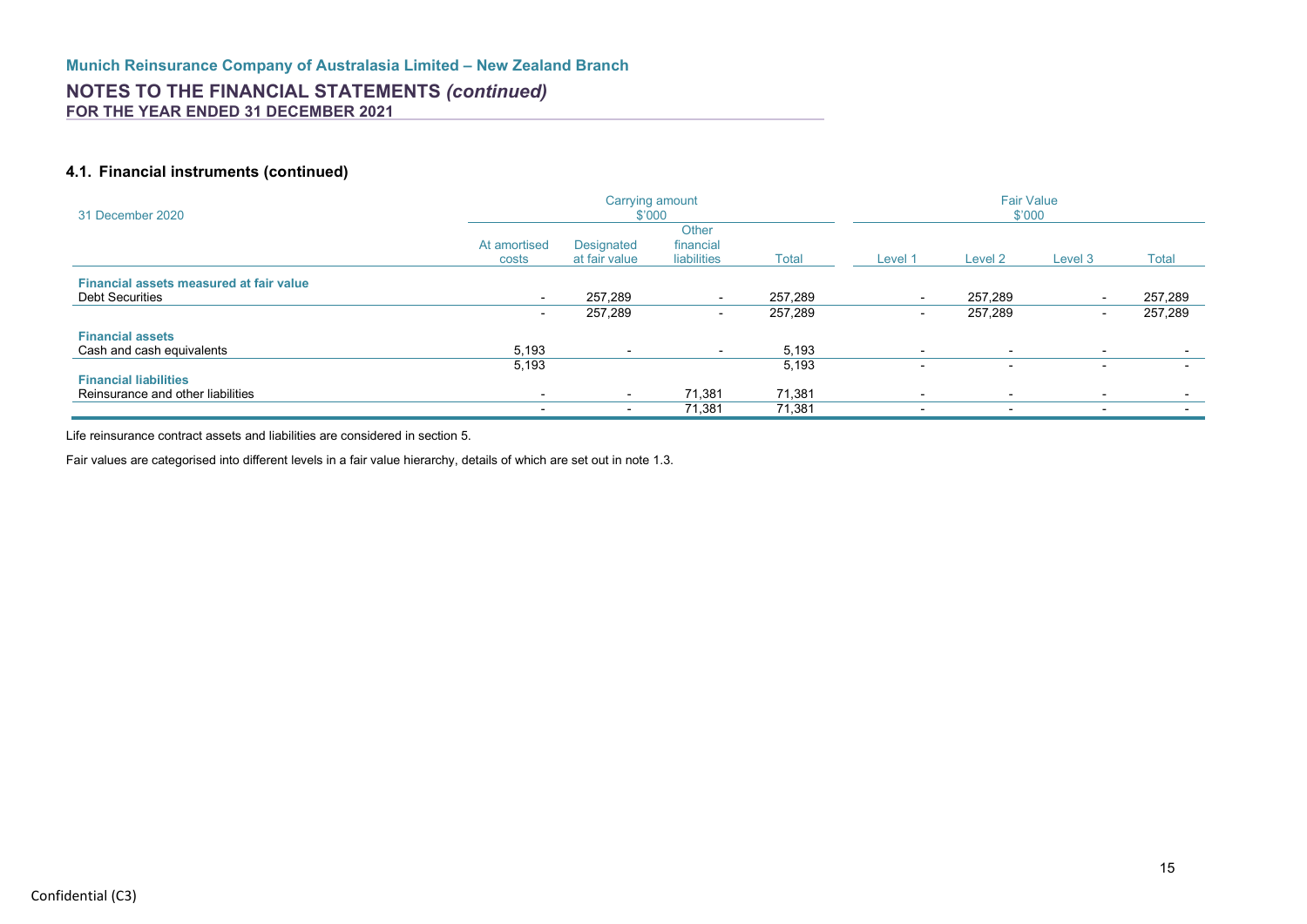### **4.1. Financial instruments (continued)**

#### **(a) Measurement of fair values**

#### *i. Valuation techniques and significant unobservable inputs*

The Branch has no assets with significant unobservable inputs.

#### *ii. Transfers between levels 1, 2 and 3*

There were no transfers between levels 1, 2 and 3 for recurring fair value measurements during 2021 (2020: none).

#### *Summary of significant accounting policies*

#### **Financial assets at fair value**

The Branch has determined that all assets held within its statutory fund are assets backing life reinsurance contract liabilities.

Financial assets backing life reinsurance contract liabilities are classified as fair value through profit or loss. Initial recognition and subsequent measurement is at fair value. Unrealised profits and losses on subsequent measurement to fair value are recognised as profit or loss.

Fair value by asset category is measured as follows:

- Cash and cash equivalents are financial assets and comprise of cash at bank plus short-term deposits with an original maturity of three months or less that are readily convertible to known amounts of cash and which are subject to an insignificant risk of change in value. Cash assets are carried at face value of the amounts deposited. The carrying amounts of cash assets approximate their fair value.
- Shares, fixed interest securities and units listed on stock exchanges are carried at the bid price of the instrument.
- Receivables are carried at amortised cost which is the best estimate of fair value, as they usually settled within twelve months less provision for impairment.

Fair value excludes transaction costs for listed securities. Interest income is brought to account as it is earned. Dividend income is brought to account when it becomes receivable.

Purchases and sales of financial assets are recognised on trade date, being the date on which the Branch commits to purchase or sell the asset. Financial assets are derecognised when the rights to receive cash flows from the financial assets have expired or have been transferred and the Branch has transferred substantially all the risks and rewards of ownership.

### **4.2. Risk management policies and procedures**

The financial condition and operating results of the Branch are affected by a number of key financial and non-financial risks. Financial risks include insurance risk, credit risk, market risk and liquidity risk. The non-financial risks are operational risk, compliance risk and conduct and culture risk. Risk management is the process of identifying, monitoring, controlling and reporting risks that could have a material impact on the operations and results of the Branch. The Branch's disclosed objectives and policies in respect of managing these risks are set out in the remainder of this note.

#### *(a) Risk management framework*

The Branch's risk management strategy involves the identification of risks, the assessment of impact and likelihood of occurrence against appetite, the implementation of processes and controls to mitigate those risks and continuous monitoring of risks and controls to address any gaps.

In an effort to protect and enhance shareholder value, the Branch actively manages its exposure to risks so that it can react in a timely manner to changes in insurance market conditions, economic and political environments and financial markets. Risk exposures are managed using various analysis and valuation techniques, pricing business to meet profitability targets, applying underwriting controls to new business, managing claims in line with assumptions and monitoring emerging results to detect and correct adverse variances.

The Branch reports financial and operational results quarterly and undertakes regular experience analysis to monitor emerging trends.

The Branch's risk management framework continues to be applied and monitored against the impact of Covid-19 on the Branch's risk profile. Non-financial risks emerging from movement restrictions, remote working by the staff, counterparties and clients are being identified, addressed, managed and governed through timely application of the risk management framework.

#### *(b) Financial risks*

*i. Credit risk*

Credit risk is the risk that one party to a financial instrument will cause a financial loss to the other party by failing to discharge an obligation.

The following policies and procedures are in place to mitigate the Branch's exposure to credit risks and concentration:

A set of Investment Instructions (the Instructions) are in place which restricts the purchase of an investment by the Branch to those securities with a minimum Standard & Poor's rating of A-. If the rating of a security within the portfolio falls below A- it must be sold. In some instances approved by the Board of Directors the security may be maintained within the portfolio and its performance closely monitored.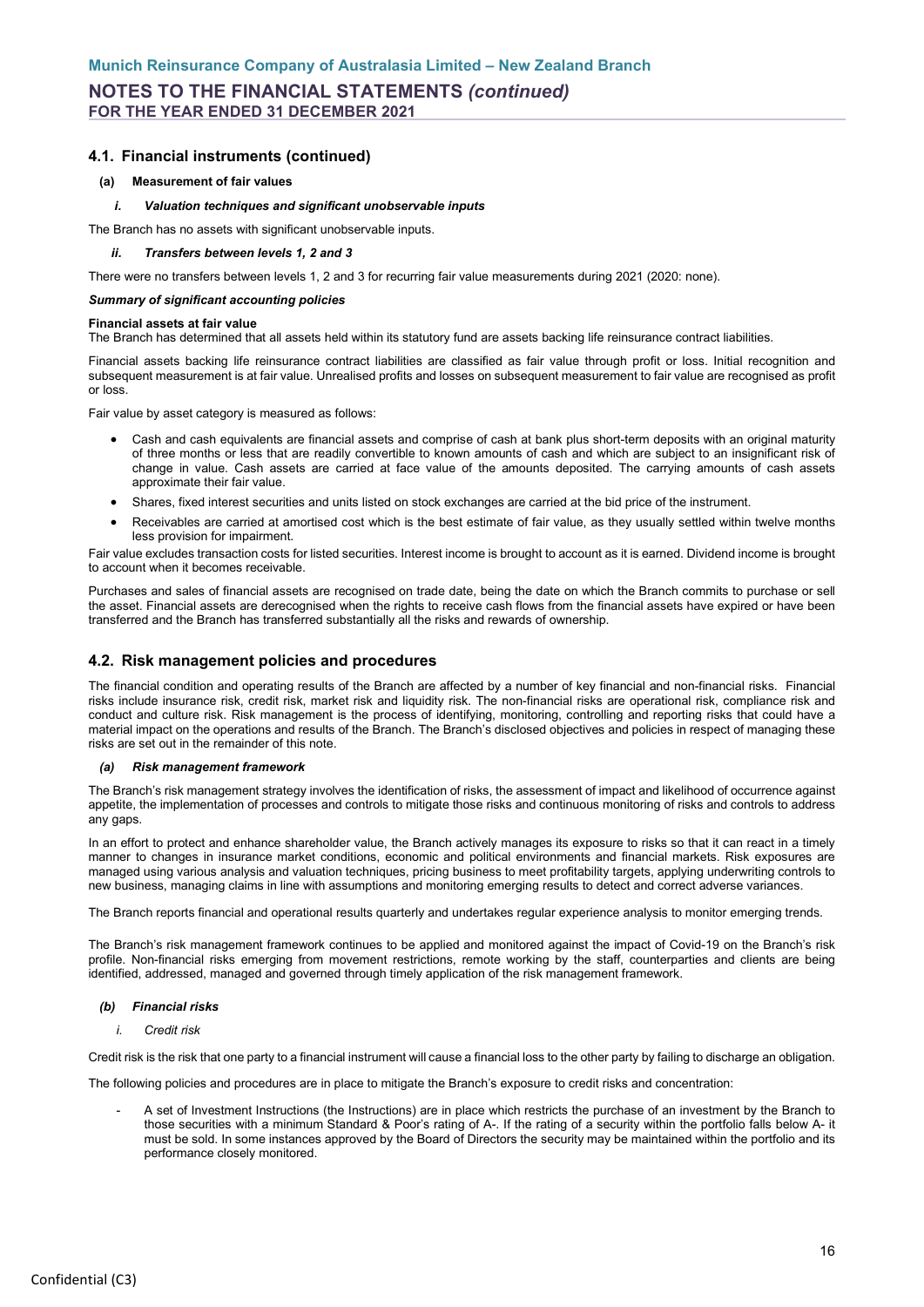### **4.2. Risk management policies and procedures (continued)**

### *(b) Financial risks (continued)*

- *i. Credit risk (continued)*
- The Instructions also limits investments held by the Branch to New Zealand dollar fixed interest investments in New Zealand government bonds, bonds issued by the Local Government Funding Agency, treasury bills or bank bills. In addition the Instructions allow cash investments in New Zealand dollar term deposits.
- The credit risk in respect of client balances: premium paid by cedants are paid net of rebate so that no rebate liability exists until a premium is paid. Additionally claim payments may be deferred where there are outstanding client balances.

The carrying amounts of financial assets represent the maximum credit exposure. The table below provides information regarding the maximum exposure to credit risk for the components of the Branch's balance sheet.

|                                                                   | 2021<br>\$'000 | 2020<br>\$'000 |
|-------------------------------------------------------------------|----------------|----------------|
| Cash and cash equivalents                                         | 2,750          | 5.193          |
| Investment in financial assets                                    | 235.043        | 257.289        |
| Reinsurance and other assets                                      | 5,847          | 8.940          |
| Retrocessionaires' share of life reinsurance contract liabilities | 56,016         | 57,840         |
| Total                                                             | 299.656        | 329,262        |
| Grade 1-3 (Standard & Poor's A- to AAA)                           | 299,656        | 329,262        |
| Total                                                             | 299,656        | 329,262        |

No financial assets are either past due or impaired. Other than to the New Zealand government, the Branch has no significant concentration of credit risk.

*ii. Liquidity risk*

Liquidity risk is the risk of there being insufficient cash resources to meet payment obligations without affecting the daily operations or the financial condition of the Branch.

The following policies and procedures are in place to mitigate the Branch's exposure to liquidity risk:

- Whilst it can arise during reporting periods that current liabilities exceed current assets, the Branch has a policy of maintaining a sufficient portfolio of liquid financial assets that are readily converted to cash to meet the needs of the business, without incurring unacceptable losses or risking damage to the Branch's reputation.
- The Branch aims to maintain financial assets with similar duration as the underlying reinsurance liabilities of the business in order to ensure sufficient funding is available to meet reinsurance contract obligations.

The table below summarises the maturity profile of the financial liabilities of the Branch based on remaining discounted contractual obligations.

|                                                                | Up to 1 year | 1-5 years       | Over 5 years    | <b>Total</b> |
|----------------------------------------------------------------|--------------|-----------------|-----------------|--------------|
| 2021                                                           | \$'000       | $$^{\prime}000$ | $$^{\prime}000$ | \$'000       |
| Amount due to ceding companies                                 | 5.444        |                 |                 | 5,444        |
| Amount due to retrocessionaires                                | 1,766        |                 |                 | 1,766        |
| Amounts due on deposit retained from related retrocessionaires | 10.219       | 11,308          | 31,752          | 53,279       |
| <b>Reinsurance and other liabilities</b>                       | 17,429       | 11,308          | 31,752          | 60,489       |
|                                                                |              |                 |                 |              |
| Outstanding claims                                             | 8,598        |                 | -               | 8,598        |
| Non-resident withholding tax                                   | 236          | ۰               |                 | 236          |
| <b>Provisions</b>                                              | 8,834        |                 |                 | 8,834        |
|                                                                |              |                 |                 |              |
| Life reinsurance contract liabilities                          | 26,396       | 31,408          | 72,930          | 130,734      |
| <b>Total liabilities</b>                                       | 52,659       | 42,716          | 104,682         | 200,057      |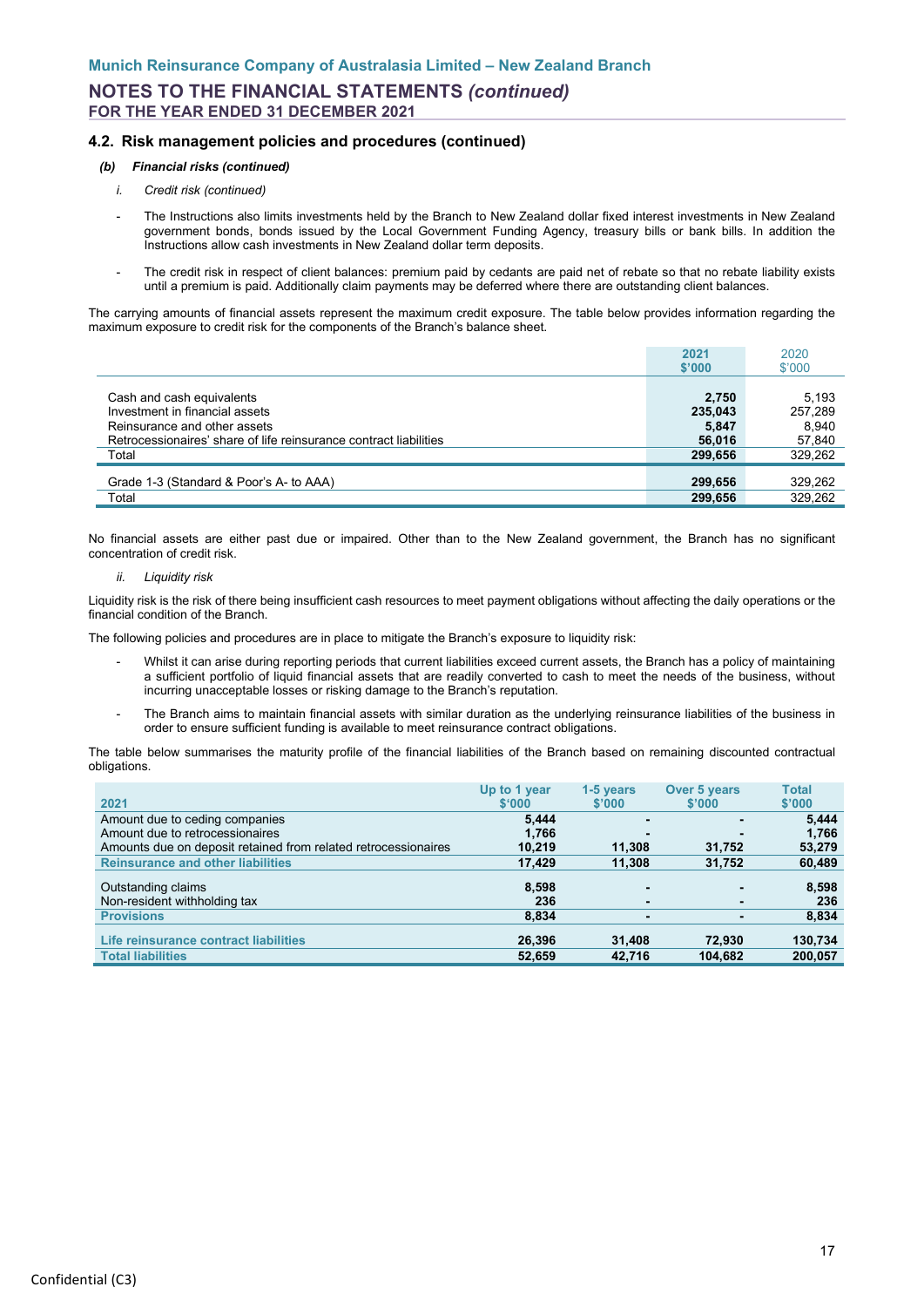### **4.2. Risk management policies and procedures (continued)**

### *(b) Financial risks (continued)*

*ii. Liquidity risk (continued)*

| 2020                                                           | Up to 1 year<br>\$'000 | 1-5 years<br>\$'000                | Over 5 years<br>\$'000              | Total<br>\$'000  |
|----------------------------------------------------------------|------------------------|------------------------------------|-------------------------------------|------------------|
| Amount due to ceding companies                                 | 8.129                  |                                    | $\blacksquare$                      | 8.129            |
| Amount due to retrocessionaires                                | 1.946                  |                                    | $\overline{\phantom{0}}$            | 1,946            |
| Sundry and other payables                                      | 454                    |                                    | $\overline{\phantom{0}}$            | 454              |
| Amounts due on deposit retained from related retrocessionaires | 6.413                  | 7.420                              | 47.018                              | 60,852           |
| <b>Reinsurance and other liabilities</b>                       | 16.942                 | 7.420                              | 47.018                              | 71,381           |
| Outstanding claims<br>Non-resident withholding tax             | 7.142<br>266           |                                    | -                                   | 7.142<br>266     |
| <b>Provisions</b>                                              | 7.408                  |                                    | -                                   | 7,408            |
| Life reinsurance contract liabilities<br>Income tax payable    | 2.183<br>7.297         | 26.858<br>$\overline{\phantom{0}}$ | 115.360<br>$\overline{\phantom{0}}$ | 144,401<br>7,297 |
| <b>Total liabilities</b>                                       | 33.830                 | 34.278                             | 162.378                             | 230.487          |

#### *iii. Market risk*

Market risk is the risk that the fair value of future cash flows of a financial instrument will fluctuate because of changes in market prices. Market risk comprises three types of risk: interest rate risk, currency risk and other price risk.

The following policies are in place to mitigate the Branch's exposure to market risk:

- the Branch manages its market risk within an Asset Liability Management (ALM) framework. The ALM framework forms an integral part of the reinsurance risk management policy setting the principles for the asset investments in terms of target durations, asset qualities, currencies etc. This framework aims to manage the effects of interest rate movements on the net assets of the Branch. At the balance sheet date the assets are invested with somewhat shorter duration than the liabilities, hence there is an impact on profits and equity from interest rate movements.
- An integral part of the Asset and Liability Management (ALM) framework are the investment instructions issued by the Branch. On an annual basis the investment instructions are reassessed and updated if appropriate. This review incorporates changes which have occurred within the liabilities with the aim of modifying the asset allocation to realign the assets to the latest liability profile as required.

#### *Interest rate risk*

The Branch has determined that all assets held within its statutory funds are assets backing life reinsurance contract liabilities. The investment income of the Branch will decrease as interest rates decrease. This is offset to an extent by corresponding changes in the market value of fixed interest investments. The impact on profit and equity will be minimal for investment assets backing most life reinsurance contract liabilities, when the asset and liability profile is closely matched.

However in respect of investment assets in excess of life reinsurance contract liabilities and annuity and other long term life reinsurance contract liabilities where close asset/liability matching is not possible, there will be an impact on profit and equity when interest rates change.

Ignoring taxation impacts, at 31 December 2021, an increase in interest rates of 100 basis points would decrease profit and equity by \$10,983,000 (2020: decrease \$9,909,000). A corresponding decrease of 100 basis points would increase profit and equity by \$12,330,000 (2020: decrease \$10,943,000).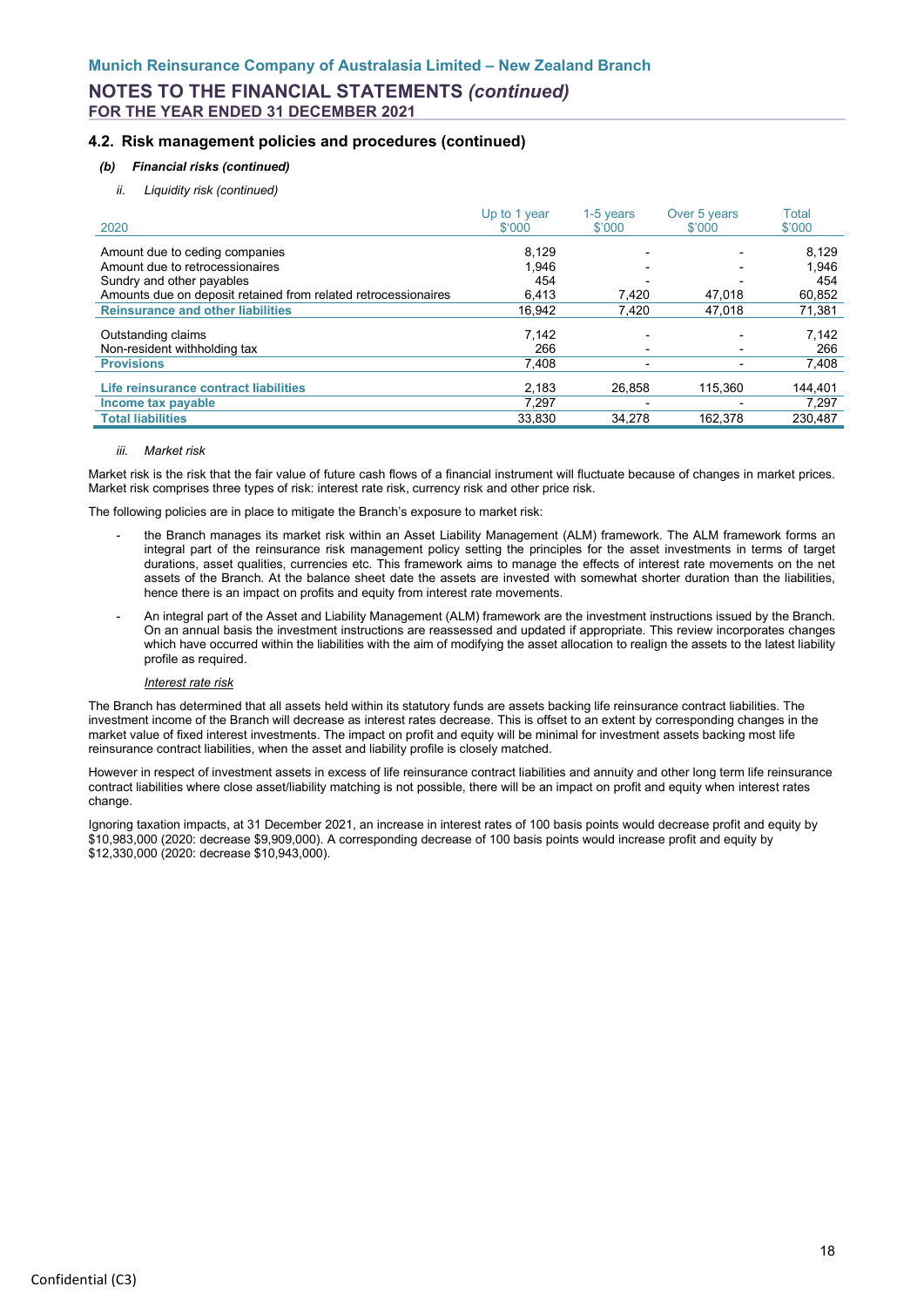### **4.2. Risk management policies and procedures (continued)**

### *(b) Financial risks (continued)*

#### *iii. Market risk (continued)*

*Interest rate risk (continued)*

The Branch's exposure to interest rate risk and the effective weighted average interest rate for each significant class of interest bearing financial asset are set out below:

|                                       | <b>Weighted</b> | <b>Floating</b> |                          | <b>Fixed interest maturing in:</b> |         |              |
|---------------------------------------|-----------------|-----------------|--------------------------|------------------------------------|---------|--------------|
|                                       | average         | <b>interest</b> |                          | 1 <sub>to</sub>                    | Over    |              |
|                                       | interest        | rate            | Up to 1 year             | 5 years                            | 5 years | <b>Total</b> |
|                                       | rate            | \$'000          | \$'000                   | \$'000                             | \$'000  | \$'000       |
| 2021                                  |                 |                 |                          |                                    |         |              |
| Cash at bank                          | 0.63%           | 2,750           | $\blacksquare$           |                                    | ٠       | 2,750        |
| <b>Cash and cash equivalents</b>      |                 | 2,750           | ٠                        | ۰                                  | ۰       | 2,750        |
| Debt securities                       |                 |                 |                          |                                    |         |              |
| Government bonds                      | 2.73%           |                 | ٠                        | 31,247                             | 203,796 | 235,043      |
| <b>Investment in financial assets</b> |                 |                 | ۰                        | 31,247                             | 203,796 | 235,043      |
| <b>Total</b>                          |                 | 2,750           |                          | 31,247                             | 203,796 | 237,793      |
|                                       |                 |                 |                          |                                    |         |              |
| 2020                                  |                 |                 |                          |                                    |         |              |
| Cash at bank                          | 0.35%           | 5,193           | $\overline{\phantom{a}}$ | $\overline{\phantom{0}}$           |         | 5,193        |
| <b>Cash and cash equivalents</b>      |                 | 5,193           | -                        | $\overline{\phantom{0}}$           | Ξ.      | 5,193        |
| Debt securities                       |                 |                 |                          |                                    |         |              |
| Government bonds                      | 2.81%           |                 | -                        | 39,762                             | 217,527 | 257,289      |
| <b>Investment in financial assets</b> |                 |                 | $\overline{\phantom{0}}$ | 39,762                             | 217,527 | 257,289      |
| <b>Total</b>                          |                 | 5,193           |                          | 39,762                             | 217,527 | 262,482      |

#### *Currency risk*

The Branch operates in New Zealand. Assets are maintained in local currency to match the expected reinsurance contract liabilities in local currency.

#### *Pricing and modelling risk*

The Branch is exposed to the risk that the models used for pricing and valuing liabilities give misleading results upon which it bases its economic decisions. The Branch reviews the output of its models for reasonableness and ensures that the processes used are adequate and in line with current industry standards.

#### *Other price risk*

The Branch does not trade derivatives or hold equity securities in any entity, therefore there is no material exposure to other price risk.

#### *(c) Non-financial risks - insurance*

#### *i. Risk management objectives and policies for risk mitigation*

Insurance risks are controlled through the use of underwriting procedures, adequate premium rates and policy charges and sufficient reinsurance arrangements, all of which are managed through a Board approved governance structure. Controls are also maintained over claims management practices to assure the correct and timely payment of insurance claims.

#### *ii. Strategy for managing insurance risk*

#### *Portfolio of risks*

The Branch issues reinsurance contracts covering term life, accident and disability (income and lump sum) on an individual or group basis. In addition the Branch has some catastrophe business written on an annual, non-guaranteed renewable basis. The Branch does not write investment linked business.

#### *Prudential capital requirements*

Prudential capital requirements established by the Australian Prudential Regulation Authority ("APRA") are in place to safeguard policyholders' interests, which are primarily the ability to meet future claim payments to policyholders. These require the Branch's Capital Base to exceed the Prudential Capital Requirement throughout the year, not just at year end. The level of capital requirements also take into account specific risks faced by the Branch.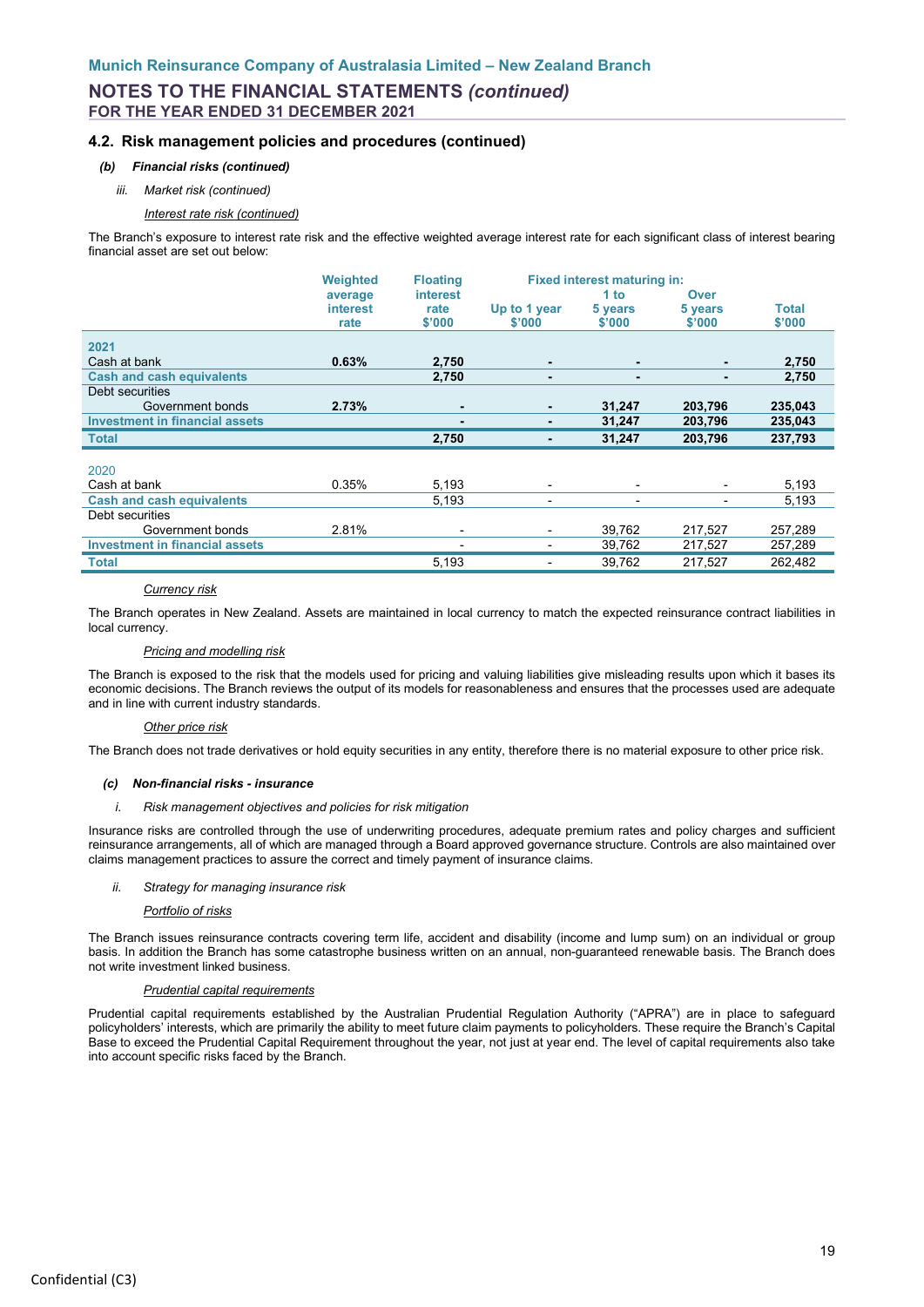### **4.2. Risk management policies and procedures (continued)**

#### *(c) Non-financial risks – insurance (continued)*

*iii. Methods to limit or transfer insurance risk exposures*

#### *Underwriting and claims management procedures*

Underwriting procedures are set out in the underwriting process documentation and include limits to delegated authorities and signing powers. Internal auditors and other central departments from MR-AG review from time to time the underwriting and claims management processes to ensure adequate controls are in place and that they are effective. Strict claims management procedures ensure the timely and correct payment of claims in accordance with treaty conditions. Active claims management is particularly necessary for disability income business. All large losses are reported to the Board.

#### *Retrocession*

The Branch maintains retrocession agreements with local unrelated retrocessionaires and MR-AG. The latter programme consists of a surplus and a quota share arrangement.

#### *Terms and conditions of reinsurance contracts*

The nature of the terms of the reinsurance contracts written is such that certain external variables can be identified upon which related cash flows for claim payments depend. The table below provides an overview of the key variables upon which the amount of related cash flows are dependent.

| <b>Type of contract</b>                                                                                                                                                                                                       | <b>Detail of contract workings</b>                                                                                                           | <b>Nature of compensation for</b><br>claims                                                                                                                                                                           | timing and uncertainty of<br>future cash flows                                                        |
|-------------------------------------------------------------------------------------------------------------------------------------------------------------------------------------------------------------------------------|----------------------------------------------------------------------------------------------------------------------------------------------|-----------------------------------------------------------------------------------------------------------------------------------------------------------------------------------------------------------------------|-------------------------------------------------------------------------------------------------------|
| Non-participating life<br>reinsurance contracts with fixed<br>and guaranteed terms<br>Term Life<br>$\bullet$<br>Disability (income and<br>$\bullet$<br>lump sum)<br>Catastrophe<br>$\bullet$<br>Medical expenses<br>$\bullet$ | Guaranteed benefits paid on<br>death, survival or disability that<br>are fixed and guaranteed and<br>not at the discretion of the<br>issuer. | Benefits, defined by the<br>reinsurance contract, are<br>determined by the contract and<br>are not directly affected by the<br>performance of underlying<br>assets or the performance of<br>the contracts as a whole. | Mortality<br>Morbidity<br>Market earning rates<br>Inflation rates<br>Discontinuance rates<br>Expenses |

#### *v. Concentrations of insurance risk*

The Branch's life risk segment offers death and disablement protection to employers of large workforces. The concentration of such workforces in single locations is a factor that exposes the Branch to a higher risk of loss in the event of an accident affecting the location where the reinsured employees work. The Branch conducts analysis of single-event exposures on an ongoing basis and continues to be well within the limits mandated by MR-AG.

#### *vi. Claims development*

Information about actual claims compared to previous estimates is provided below for the business for which uncertainty about the amount and timing of claim payments is not typically resolved within one year. For the Branch, such claims comprise disability income claims.

|                                 | 2021<br>\$'000 | 2020<br>\$'000 |
|---------------------------------|----------------|----------------|
| Net claims incurred<br>Expected | 52,864         | 52,122         |
|                                 |                |                |
| Actual                          | 51,683         | 48,503         |

### **4.3. Reserves and retained profits**

#### *(a) Summary of shareholder's interests*

|                                       | 2021    | 2020    |
|---------------------------------------|---------|---------|
|                                       | \$'000  | \$'000  |
| Retained profit/(loss) at 1 January   | 7.240   | 2.386   |
| Net profit/(loss) for the year        | (6,702) | 4,854   |
| Retained profit/(loss) at 31 December | 538     | 7.240   |
| Head office account                   | 96.038  | 96.038  |
| Shareholder's equity                  | 96,576  | 103.278 |

The amount transferred to/from the New Zealand statutory fund from/to the Head Office account is determined after receiving written advice from the Appointed Actuary, including confirmation that the transfer will not breach the solvency and capital adequacy requirements in accordance with the requirements in Section 62 of the Australian Life Insurance Act (1995); and that the transfer is surplus to the solvency reserve specified in Professional Standard 5 issued by the New Zealand Society of Actuaries.

There were no transfers or capital injections to the New Zealand statutory fund (2020: nil).

**Key variables that affect the**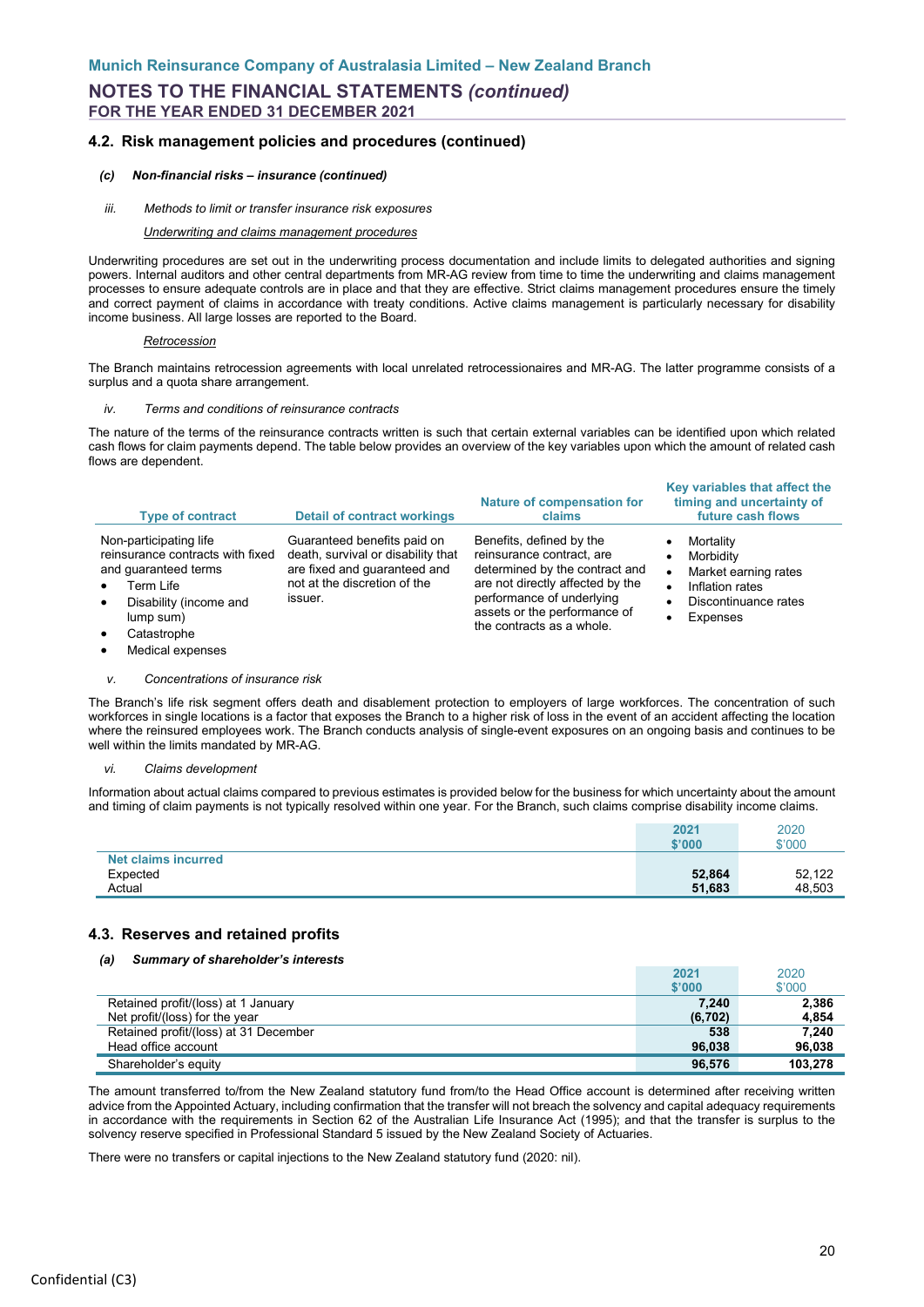### **4.4 Capital management**

### *(a) Types of capital*

#### i. Regulatory capital

Under the Insurance (Prudential Supervision) the Act 2010, MRA was issued with a full licence by the Reserve Bank of New Zealand. The licence includes an exemption under the Act allowing the Branch to calculate and report the solvency position for the Branch in accordance with the regulatory requirements of its home jurisdiction.

Minimum capital requirements for the Branch are set and regulated by the Australian Prudential Regulation Authority (APRA) and the Reserve Bank of New Zealand. These requirements are put in place to ensure sufficient solvency margins within the statutory funds.

The amount of capital required to be held by the Branch is based primarily upon the regulatory prescribed capital amount (PCA) with additional allowances to withstand shocks. In order to minimise the risk of breaching the regulatory capital requirements, the level of capital held by the Branch is regularly monitored relative to a Board approved Internal Capital Adequacy Assessment Policy ("ICAAP"). It also takes into account the longer term strategic objectives of the Branch's ultimate parent company MR-AG in order to maximise shareholder's value.

The Branch manages its capital requirements by assessing economic conditions and risk characteristics of the business activities on a regular basis to ensure that the above regulatory requirements and business objectives are met. The capital structure is maintained or adjusted by the amount of dividends paid or capital repatriations/(injections) to/(by) MR-AG.

ii. Ratings capital

The Branch is classified as a core entity of MR-AG and therefore obtains the same credit rating as MR-AG based on ratings published by Standard & Poor's Ratings services at 31 December 2021. The ratings help to reflect the financial strength of the Branch and demonstrate to stakeholders the ability to pay claims for the long term.

iii. Economic capital

In conjunction with the considerations set out above, which are important to the functioning business, consideration is given to the operational capital needs of the business. The capital objectives are achieved through the use of a risk based capital adequacy framework for capital needs that relies on explicit quantification of uncertainty of risk, and the use of modelling techniques to provide valuable input to the capital management process and provide the capacity to quantify and understand this risk/return trade-off.

### *(b) Solvency and capital requirements of the life reinsurance statutory funds*

Under the Life Insurance Act 1995, life insurers are required to hold reserves in excess of the amount of policy liabilities in order to support the life insurer's capital requirements and to provide a buffer against adverse experience. MRA including the New Zealand Statutory Fund determines its capital requirements in accordance with APRA's Life and General Insurance Capital (LAGIC) Standards effective 1 January 2013. Specifically, APRA's LPS110 prescribes the minimum capital requirement for each fund and the minimum level of assets required to be held in each fund. The figures in the table below show the Capital base as a multiple of the total prescribed capital amount.

|                                                      | 2021     | 2020      |
|------------------------------------------------------|----------|-----------|
|                                                      | \$'000   | \$'000    |
| <b>Capital Base</b>                                  | 96,576   | 102,493   |
|                                                      |          |           |
| Common Equity tier 1 (Net assets)                    | 96,576   | 103.278   |
| Total regulatory adjustments to common equity tier 1 |          | (785)     |
| Total capital base (A)                               | 96,576   | 102,493   |
| <b>Prescribed capital</b>                            |          |           |
| Insurance risk capital charge                        | 18.745   | 41,196    |
| Asset risk capital charge                            | 15,278   | 16,717    |
| Asset concentration risk charge                      |          |           |
| Operational risk charge                              | 1,494    | 1.791     |
| Less aggregation benefit                             | (7, 578) | (10, 457) |
| Combined stress scenario adjustment                  | 8,766    | 9,318     |
| Total prescribed capital amount (PCA) (B)            | 36,705   | 58,565    |
| Capital adequacy multiple (A/B)                      | 2.63     | 1.75      |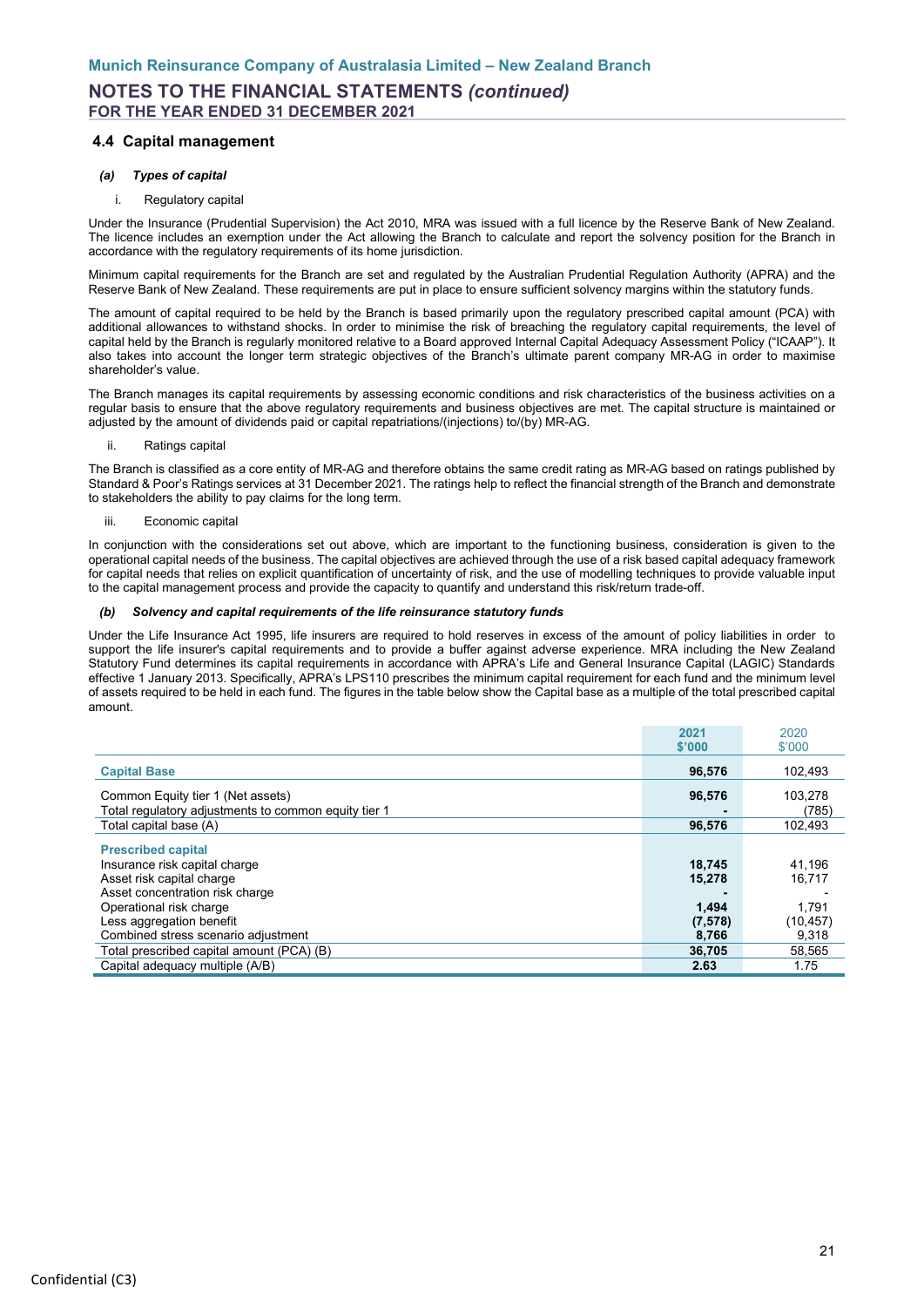## <span id="page-23-0"></span>*Section 5. Life reinsurance contracts*

### **5.1. Life reinsurance contract liabilities: Actuarial process & disclosures**

#### *(a) Basis of preparation for life reinsurance contracts*

The effective date of the actuarial report on life reinsurance contract liabilities and solvency requirements is 31 December 2021. The actuarial report was prepared by Mr Stephen Dixon FIAA, FNZSA, the Appointed Actuary. The actuarial report indicates that the Appointed Actuary is satisfied as to the accuracy of data upon which the life reinsurance contract liabilities and solvency requirements have been determined.

The amount of life reinsurance contract liabilities has been determined in accordance with applicable accounting and actuarial standards. Life reinsurance contract liabilities for life insurance contracts are valued in accordance with NZ IFRS 4 *Insurance Contracts*. In respect of the Branch's Life reinsurance business, there are no differences between the valuation requirements of the accounting standards and those of the Life Insurance Act (1995), which includes applicable APRA prudential requirements.

#### *i. Actuarial valuation methods*

All product groups have been valued using the projection method. The projection method includes appropriate allowance for all reserves including IBNR, disabled lives, unrecouped acquisition costs and other reserves.

The major product groups are lump sum and disability income business. The profit carrier is premiums.

#### *ii. Actuarial assumptions*

| <b>Assumption</b>                                            | <b>Basis of assumption</b>                                                                                                                                                                                            |
|--------------------------------------------------------------|-----------------------------------------------------------------------------------------------------------------------------------------------------------------------------------------------------------------------|
| Discount rates                                               | Risk-free discount rates based on the current observable, objective rates that relate to the nature,<br>structure and term of the future liability cash flows.<br>2021: 1.3 % - 3.5 % p.a. (2020: 0.2 % - 3.8 % p.a.) |
| Maintenance expenses                                         | The allowance for future expenses is a percentage of in-force premiums and claim payments based<br>on the Branch's planned expenses in 2021.                                                                          |
| Inflation                                                    | Expected long term inflation rate based on market and economic data.<br>2021: 0%- 3.0% p.a. (2020: 1.8%- 2.6% p.a.)                                                                                                   |
| Voluntary discontinuance                                     | Rates vary by benefit type: 2021: 0% to 100% (2020: 0% to 100%)                                                                                                                                                       |
| Surrender values                                             | Ceding company values.                                                                                                                                                                                                |
| Mortality & morbidity<br>including Disability<br>termination | Biometric assumptions based on the company's own experience, supplemented by other experience<br>sources in areas where own experience lacks credibility. No change in approach from 2020.                            |
| <b>IBNR</b>                                                  | Allowance was made for inherent delays in reporting claims based on investigations into the<br>Branch's own recent experience.<br>2021 and 2020: IBNR determined using an adjusted chain-ladder method.               |

|                                 | <b>Profit Carrier</b> | <b>Rate of Taxation</b> |
|---------------------------------|-----------------------|-------------------------|
| Lump Sum - Individual           | Premium               | 28%                     |
| Lump Sum - Group                | Premium               | 28%                     |
| Disability - Individual & Group | Premium               | 28%                     |
|                                 |                       |                         |

### *iii. Effects of changes in actuarial assumptions*

|                                                       | 31 December 2020 to 31 December 2021                                            |                                                                                                     | 31 December 2019 to 31 December 2020<br>Impact on net life             |                                                                                  |  |
|-------------------------------------------------------|---------------------------------------------------------------------------------|-----------------------------------------------------------------------------------------------------|------------------------------------------------------------------------|----------------------------------------------------------------------------------|--|
|                                                       | <b>Impact on future</b><br>profit margins<br>\$'000<br>increase /<br>(decrease) | Impact on net life<br>reinsurance contract<br><b>liabilities</b><br>\$'000<br>increase / (decrease) | Impact on future<br>profit margins<br>\$'000<br>increase<br>(decrease) | reinsurance contract<br><b>liabilities</b><br>\$'000<br>increase /<br>(decrease) |  |
| Discount rates & inflation<br>Non-economic assumption | (237)                                                                           | (6, 618)                                                                                            | 248                                                                    | 6.961                                                                            |  |
| changes                                               | (4, 186)                                                                        | (755)                                                                                               | (243)                                                                  | (296)                                                                            |  |
| Total                                                 | (4, 423)                                                                        | (7, 373)                                                                                            | 5                                                                      | 6,665                                                                            |  |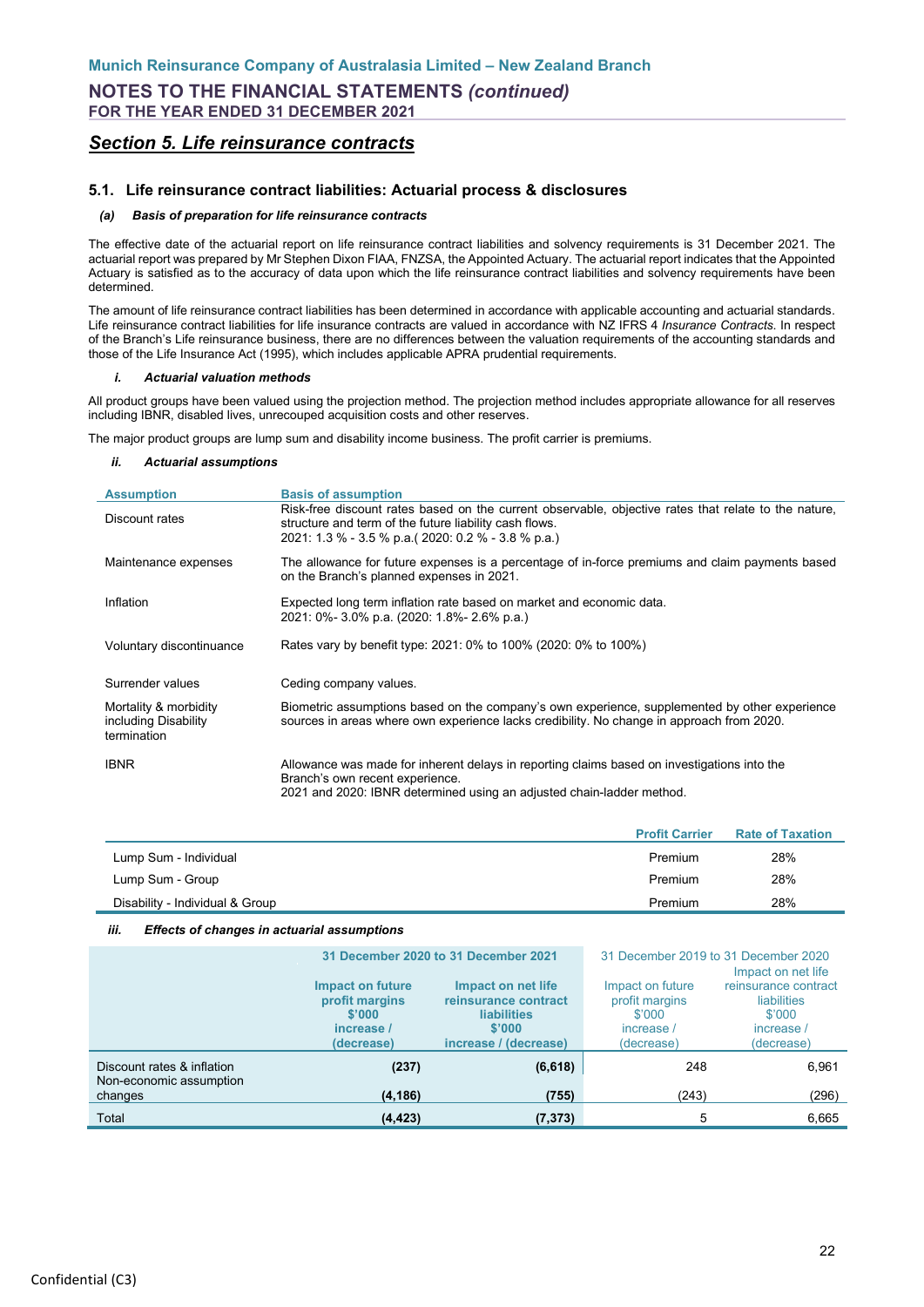### **5.1. Life reinsurance contract liabilities: Actuarial process & disclosures** *(continued)*

#### *iv. Sensitivity of financial results*

The valuations included in the reported results are calculated using certain assumptions about key underlying variables. The movement in any key variable will impact the performance and net assets of the Branch.

| <b>Variable</b>     | <b>Impact of variable</b>                                                                                                                                                                                                                                                                                                                                                                                                                                                                                                                                                                  |
|---------------------|--------------------------------------------------------------------------------------------------------------------------------------------------------------------------------------------------------------------------------------------------------------------------------------------------------------------------------------------------------------------------------------------------------------------------------------------------------------------------------------------------------------------------------------------------------------------------------------------|
| Expense risk        | An increase in the level or inflationary growth of expenses over assumed levels will decrease profit and<br>equity.                                                                                                                                                                                                                                                                                                                                                                                                                                                                        |
| Interest rate risk  | The investment income of the Branch will decrease as interest rates decrease. This is offset to an extent<br>by corresponding changes in the market value of fixed interest investments. The impact on profit and<br>equity will be minimal for investment assets backing most life reinsurance contract liabilities, when the<br>asset and liability profile is closely matched. At the balance sheet date the assets are invested with<br>somewhat shorter duration than the liabilities, hence there would be an impact on profits and equity as a<br>result of interest rate movements |
| Inflation rate risk | The life reinsurance contract liabilities of the Branch will increase as market inflation increases due to<br>benefit indexation. Whilst this is partially offset by the corresponding increases in market value of indexed<br>bonds, the exposure to indexed bonds on the balance sheet is lesser than the exposure on the liabilities<br>side. Hence there would be an impact on profits and equity as a result of market inflation movements.                                                                                                                                           |
| Mortality rates     | Greater mortality rates would lead to higher levels of claims and therefore reduce profit and equity.                                                                                                                                                                                                                                                                                                                                                                                                                                                                                      |
| Morbidity rates     | The cost of disability-related claims depends on both the incidence of policy holders becoming disabled<br>and, in the case of income benefits, the duration for which they remain disabled. Higher than expected<br>incidence and duration would increase claim costs, reducing profit and equity.                                                                                                                                                                                                                                                                                        |
| Discontinuance      | The impact of the discontinuance rate assumption depends on a range of factors including the type of<br>contract, the surrender value basis (if any) and the duration in force. An increase in discontinuance rates<br>at earlier policy durations usually has a negative effect on profit and equity, as it reduces the base from<br>which the Branch may recoup expenses and generate profits. However, due to the interplay between a<br>range of factors, there is not always an adverse outcome from an increase in discontinuance rates.                                             |

#### *Summary of significant accounting policies*

#### **Life reinsurance business**

The life reinsurance operations of the Branch are conducted within separate statutory funds as required by the Life Insurance Act (1995) and are reported in aggregate with the shareholder's fund in the Statement of Comprehensive Income, Statement of Financial Position, Statement of Changes in Equity and Statement of Cash Flows. The life insurance operations of the Branch comprise the reinsurance of life insurance contracts.

Life reinsurance contracts involve the acceptance of significant reinsurance risk. Reinsurance risk is defined as significant if, and only if, a reinsured event could cause a reinsurer to pay significant additional benefits in any scenario, excluding scenarios that lack commercial substance (i.e. have no discernible effect on the economics of the transaction). Products that do not meet the definition of a life insurance contract are classified as life investment contracts. Reinsurance contracts include those where the insured benefit is payable on the occurrence of a specified event such as death, injury or disability caused by accident or illness.

All of the Branch's reinsurance contracts are classified as life insurance contracts. None are investment linked or other life investment type contracts.

#### **COVID-19 impact**

The Branch reviewed its best estimate assumptions, with particular focus on the impact of Covid-19 during 2020-2021 and potential impact for future years. No specific assumptions for Covid-19 has been made.

Despite a significant increase in general population case numbers during 2021, there has not been significant observable impact on actual claims experience to date.

The Branch continues with the following activities to understand and mitigate the risks associated with Covid-19:

- Strong engagement with client offices to manage underwriting and product risks.
- Monitoring of claims experience to identify any trends or concerns.

The economic consequences from Covid-19 are also expected to lead to an increase in complex claims such as mental illness and chronic pain.

#### **Allocation and distribution of profit of the statutory funds**

The Branch does not issue participating policies, thus all profits are allocated to the shareholder.

The amount transferred from the statutory funds to the shareholder's fund, if any, is determined after receiving written advice from the Appointed Actuary, including confirmation that the transfer will not breach the solvency and capital adequacy requirements in Section 62 of the Life Insurance Act (1995).

.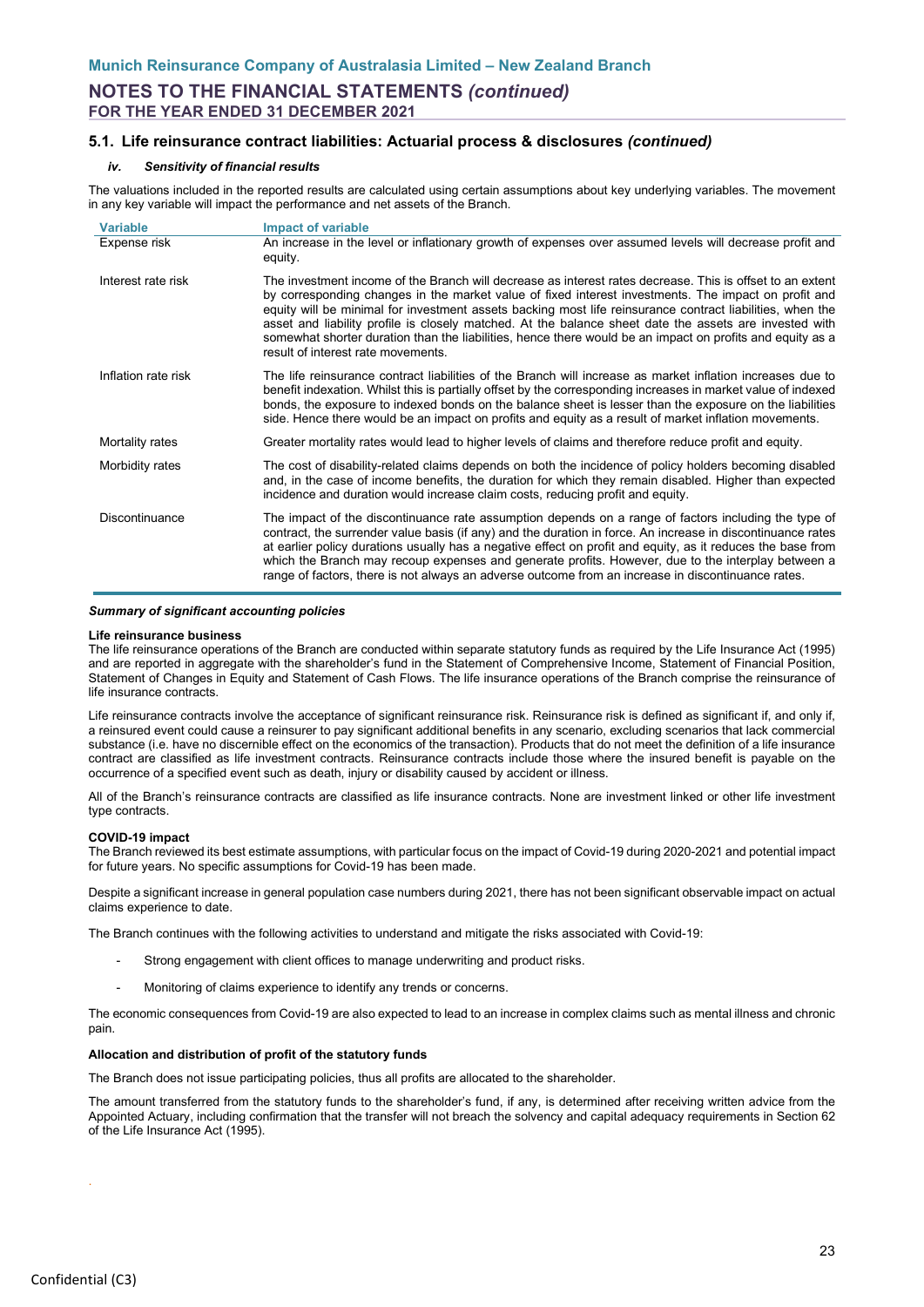**FOR THE YEAR ENDED 31 DECEMBER 2021**

### **5.2. Life reinsurance contract liabilities: Composition and movements**

### *(a) Reconciliation of movements*

| 2021                                                                                                                                                                                                                                                                      | <b>Gross</b><br>\$'000          | <b>Reinsurance</b><br>and other<br><b>recoveries</b><br>\$'000 | <b>Net</b><br>\$'000         |
|---------------------------------------------------------------------------------------------------------------------------------------------------------------------------------------------------------------------------------------------------------------------------|---------------------------------|----------------------------------------------------------------|------------------------------|
| Reconciliation of movements in reinsurance contract liabilities<br>Life reinsurance contract liabilities at the beginning of the financial year<br>(Decrease) / Increase in life reinsurance contract policy liabilities<br><b>Total reinsurance contract liabilities</b> | 144,401<br>(13, 667)<br>130,734 | (57, 840)<br>1,824<br>(56, 016)                                | 86,561<br>(11,843)<br>74,718 |
| Current (asset)/liability<br>Non-current (asset)/liability<br><b>Total reinsurance contract liabilities</b>                                                                                                                                                               | 26,396<br>104,338<br>130,734    | (10, 519)<br>(45,497)<br>(56, 016)                             | 15,876<br>58,842<br>74,718   |
| 2020                                                                                                                                                                                                                                                                      | <b>Gross</b><br>\$'000          | <b>Reinsurance</b><br>and other<br>recoveries<br>\$'000        | <b>Net</b><br>\$'000         |
| Reconciliation of movements in reinsurance contract liabilities<br>Life reinsurance contract liabilities at the beginning of the financial year<br>(Decrease) / Increase in life reinsurance contract policy liabilities                                                  | 136.924<br>7,477                | (54, 227)<br>(3,612)                                           | 82,697<br>3,865              |
| <b>Total reinsurance contract liabilities</b>                                                                                                                                                                                                                             | 144,401                         | (57,840)                                                       | 86,561                       |
| Current (asset)/liability<br>Non-current (asset)/liability<br><b>Total reinsurance contract liabilities</b>                                                                                                                                                               | 2,183<br>142,218<br>144,401     | (122)<br>(57, 718)<br>(57,840)                                 | 2,061<br>84,500<br>86,561    |

*The gross cashflow in the first year is positive, as income (premium) exceeds outgoings (claims and expenses).*

#### *(b) Components of reinsurance contract liabilities*

|                                                            | 2021      | 2020       |
|------------------------------------------------------------|-----------|------------|
|                                                            | \$'000    | \$'000     |
|                                                            |           |            |
| Life reinsurance                                           |           |            |
| Best estimate liability for non-investment-linked business |           |            |
| Value of future policy benefits                            | 204,258   | 368,027    |
| Value of future expenses                                   | 22,978    | 41,968     |
| Value of future premiums                                   | (152,518) | (327, 153) |
|                                                            | 74,718    | 82,842     |
|                                                            |           |            |
| Value of future profits for non-investment-linked business |           |            |
| Shareholder profit margins                                 |           | 3,719      |
|                                                            |           | 3,719      |
| Net life reinsurance contract liabilities                  | 74,718    | 86,561     |

#### *(c) Sources of shareholder's operating profit of statutory funds*

|                                                                                                            | 2021     | 2020   |
|------------------------------------------------------------------------------------------------------------|----------|--------|
|                                                                                                            | \$'000   | \$'000 |
| Operating profit/(loss) after income tax arose from:<br>Planned margins of revenues over expenses released | 306      | 286    |
| Experience profit/(loss)                                                                                   | 167      | 422    |
| Capitalisation of expected future losses                                                                   | 131      | 41     |
| Investment earnings on assets in excess of life reinsurance contract liabilities                           | (7, 306) | 4,105  |
| <b>Operating profit/(loss) after income tax</b>                                                            | (6,702)  | 4,854  |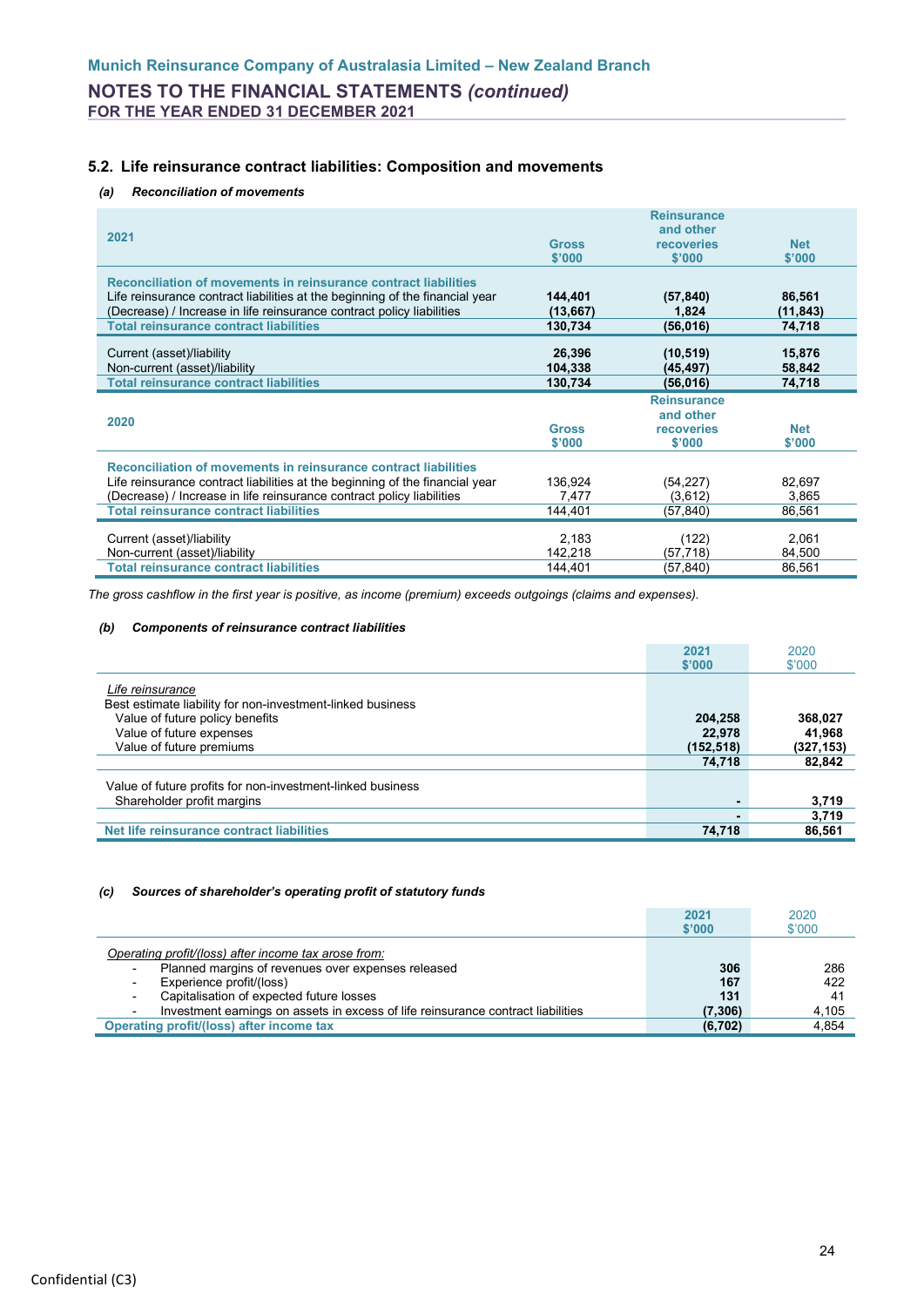## <span id="page-26-0"></span>*Section 6. Other notes*

### **6.1. Commitments**

The Branch has no known capital commitments at the reporting date (2020: nil).

### **6.2. Contingencies**

The Branch has no known contingent liabilities or contingent assets at the reporting date or at the previous reporting date.

### **6.3. Related parties**

### *(a) Parent and ultimate controlling party*

The parent entity in Australia is Munich Holdings of Australasia Pty Ltd ("MHA"). The ultimate parent undertaking of the group is MR-AG a company incorporated in Germany with limited liability.

#### *(b) Transactions with key management personnel*

Key management personnel compensation comprised the following:

|                                  | 2021   | 2020   |
|----------------------------------|--------|--------|
| Short term employee benefits     | 66,190 | 72,330 |
| Long term employee benefits      | 8,194  | 7,903  |
| Post-employment benefits         | 8,598  | 8.429  |
| <b>Total employment benefits</b> | 82.982 | 88.662 |

Compensation of the Branch's key management personnel includes salaries, non-cash benefits and contributions to a post-employment defined benefit plan and defined contribution plan. These payments originated from the Parent company.

### *(c) Transactions with related parties*

|                                                                                                                                 | <b>Transaction values</b><br>for the year ended 31 December<br><b>Inwards/(Outwards)</b> |               | <b>Balance outstanding</b><br>as at 31 December<br><b>Receivable/(Payable)</b> |             |
|---------------------------------------------------------------------------------------------------------------------------------|------------------------------------------------------------------------------------------|---------------|--------------------------------------------------------------------------------|-------------|
|                                                                                                                                 | 2021                                                                                     | 2020          | 2021                                                                           | 2020        |
| Retrocession of reinsurance contracts with<br>ultimate parent:<br><b>MR-AG</b><br>Recharge of expenses incurred on the branch's | (2,628,811)                                                                              | (8, 268, 648) | (1,766,298)                                                                    | (1,945,925) |
| behalf:<br><b>MHA</b><br>Transactions on normal commercial terms and                                                            | (2,711,589)                                                                              | (2,993,352)   |                                                                                |             |
| conditions in respect of expenses:<br><b>MR-AG</b>                                                                              | (216, 034)                                                                               | (222,860)     | ٠                                                                              |             |

No provision for doubtful debts has been raised by the Branch in relation to any outstanding balances and no expense has been recognised in respect of bad or doubtful debts due from related parties.

No guarantees have been given to or received from any related parties that are outside the normal trading arrangements involving the retrocession of reinsurance contracts.

All other transactions were made on normal commercial terms and conditions and at market rates (including market rental rates), except that there are no fixed terms for the repayment of loans between the parties. Outstanding balances are unsecured and are repayable in cash.

The Branch continues to be party to a tax sharing and tax funding agreement with other members of the New Zealand tax consolidated group.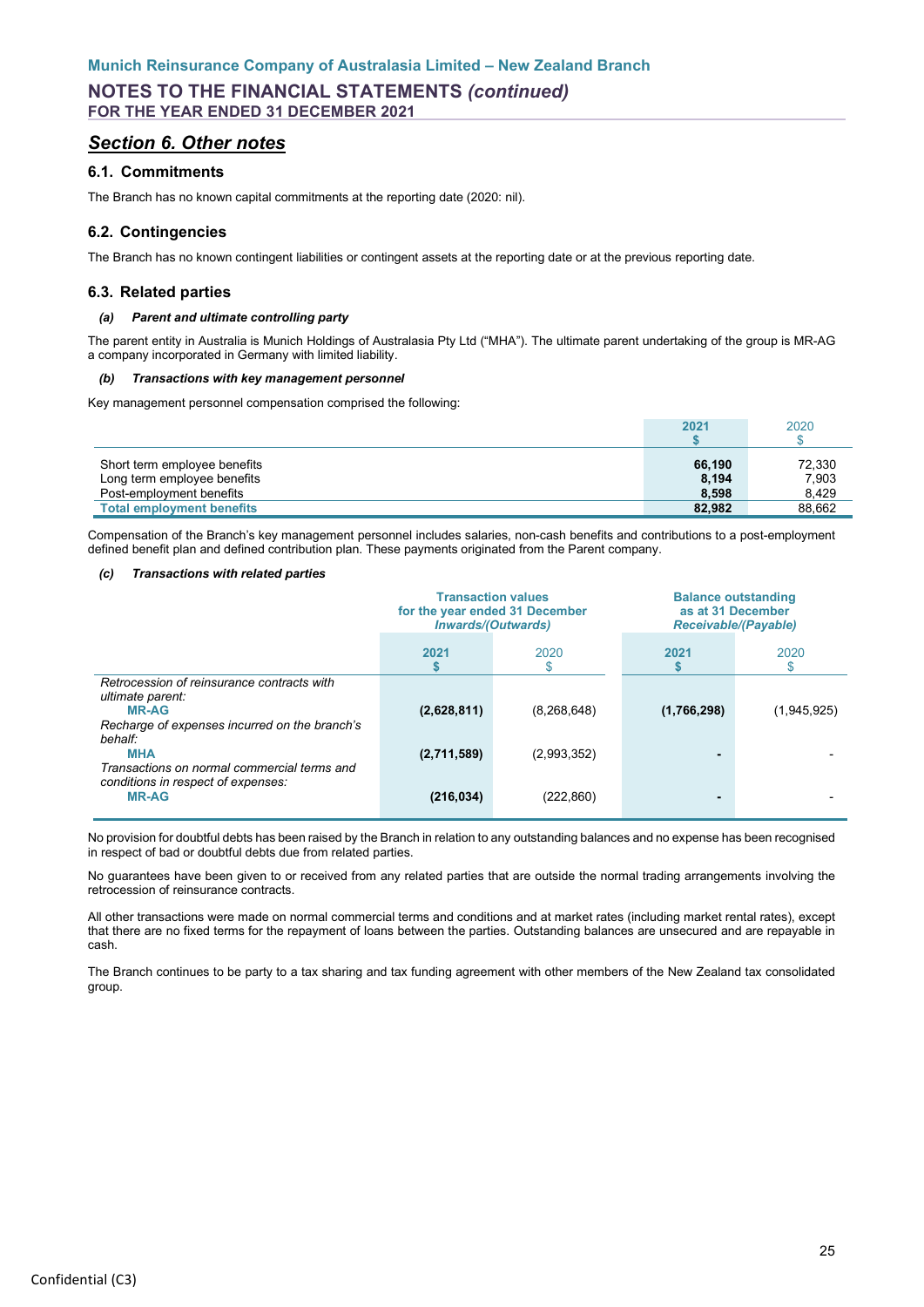### **6.4. Remuneration of auditors**

The following fees were paid or payable for services provided by the auditors of the Branch and its related practices:

#### *(a) Audit services*

| FV.                                                                                | 2021   | 2020   |
|------------------------------------------------------------------------------------|--------|--------|
| Audit and review of financial reports under the Financial Markets Conduct Act 2013 | 23,426 | 23.823 |
| Total remuneration for audit services                                              | 23.426 | 23.823 |

### **6.5. New standards and interpretations not yet adopted**

### **NZ IFRS 17 Insurance Contracts**

NZ IFRS 17 *Insurance Contracts* replaces NZ IFRS 4 *Insurance Contracts* effective for annual periods beginning on or after 1 January 2023, with the comparative period being the financial year ending 31 December 2022. The Branch is not expected to early adopt the standard.

NZ IFRS 17 *Insurance Contracts* establishes globally consistent principles such as contracts affected, realistic assumptions, group of contracts, separating components, measurement model and risk adjustment. These key principle are discussed below and will impact the recognition, measurement, presentation and disclosure of life insurance and reinsurance contracts issued. NZ IFRS 17 introduces changes to the profit emergence profiles of life insurance contracts but does not affect the underlying cash flow of the contracts.

The Branch has established a project team to assess and implement the requirements of NZ IFRS 17 and is an integrated part of Munich Re's global IFRS 17 program management. Due to the implementation effort and the dependency on the system architecture provided by Munich Re global program management, the Branch expects to align as much as possible with Munich Re's global reporting landscape.

The Branch's progress in implementing NZ IFRS 17 is summarised as follows:

- During the financial year ending 31 December 2021, the Branch has continued to develop and test the systems and processes to finalise the IFRS 17 platform. Observations from these test runs are being worked through and will integrate into the final system design. The project is on track and the live transition runs will be performed in 2022.
- *Contracts affected*: the Branch expects that all contracts classified as insurance contracts under NZ IFRS 4 will meet the definition of insurance contracts under NZ IFRS 17.
- *Realistic assumptions*: the valuation of the insurance contract liabilities are based on realistic cash flows at the time of the testing period. This reflects assumptions for past experience, market conditions and model changes.
- *Group of Contracts*: contracts are grouped on the basis of having similar risks and being managed together. The Branch has finalised its Group of Contract structure.
- *Separating components*: non-distinct investment components have been identified and accounted for separately.
- *Measurement Model*: the Branch will adopt the General Measurement Model (GMM). The GMM is a new measurement model under NZ IFRS 17 which will provide information about the expected cash flows and profitability of insurance contracts.
- *Risk Adjustment*: this reflects the uncertainty of the cash flows arising from non-financial risk. The cost of capital approach has been adopted to value the insurance contract liabilities.
- The Branch has finalised a number of decisions relating to transition methodology and subsequent measurement. However, financial impacts flowing from the new valuation and financial systems remain uncertain. The Branch has recently commenced transition activities for the comparative period, however the NZ IFRS 17 results cannot be reasonably estimated as at the balance date. Local reporting tests and transition activities will commence in the latter half of 2022.
- The Company is likely to disclose a range of quantitative impacts of NZ IFRS 17 in the 2022 annual financial statement.
- Based on currently available information, the Branch does not foresee any material changes on capital requirements and the Branch's solvency position.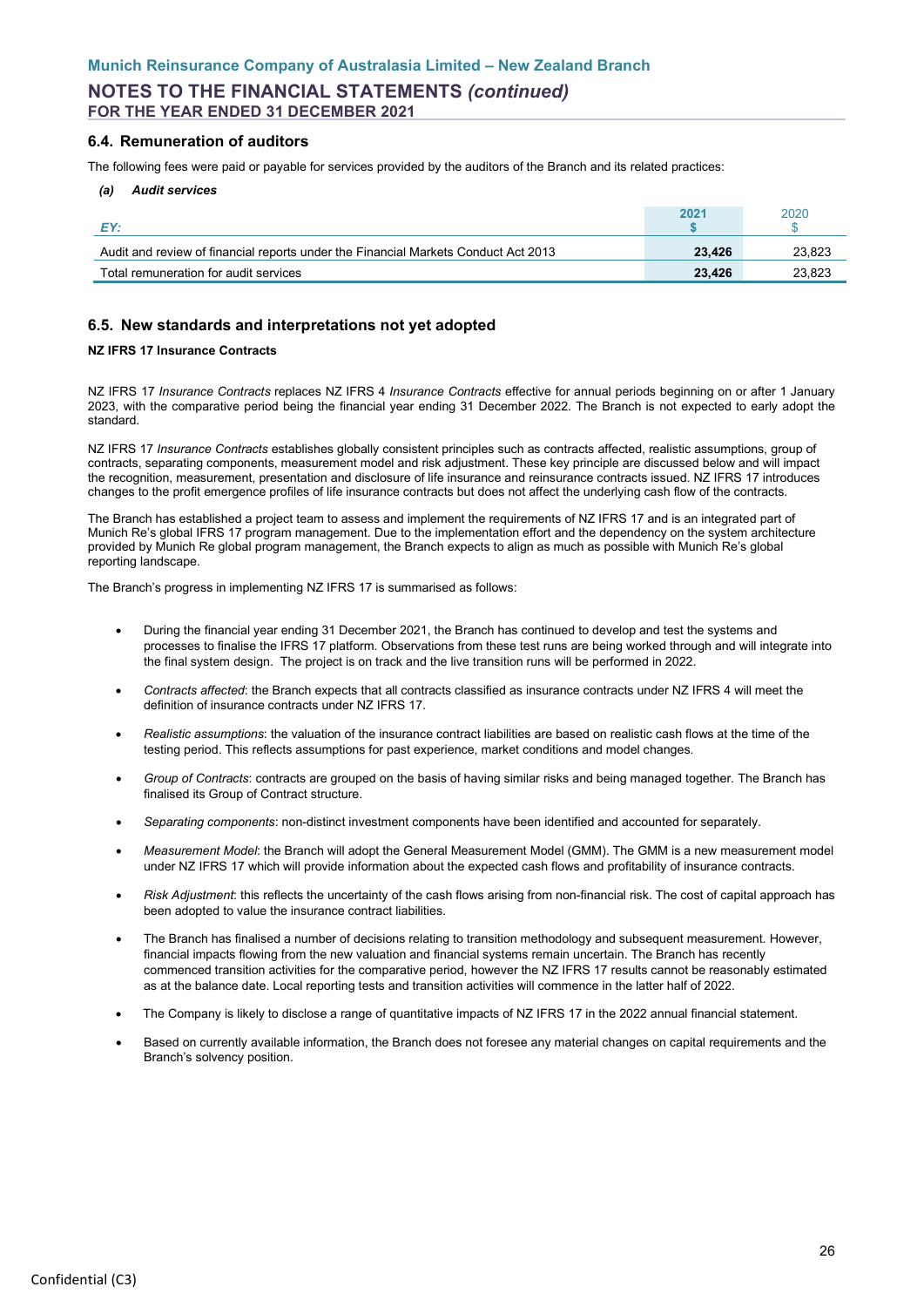### <span id="page-28-0"></span>**Directors' declaration**

The Directors are pleased to present the financials statements of Munich Reinsurance Company of Australasia Limited – New Zealand Branch for the year ended 31 December 2021.

In the opinion of the Directors of Munich Reinsurance Company of Australasia Limited, the financial statements and notes of the New Zealand Branch (the Branch), on pages 3 to 26:

- (a) comply with New Zealand generally accepted accounting practice and give a true and fair view of the financial position of the Branch as at 31 December 2021 and the results of operations for the year ended on that date;
- (b) have been prepared using the appropriate accounting policies, which have been consistently applied and supported by reasonable judgements and estimates.

The Directors believe that proper accounting records have been kept which enable, with reasonable accuracy, the determination of the financial position of the Branch and facilitate compliance of the financial statements with the Financial Reporting Act 1993.

The Directors consider that they have taken adequate steps to safeguard the assets of the Branch, and to prevent and detect fraud and other irregularities. Internal control procedures are also considered to be sufficient to provide reasonable assurance as to the integrity and reliability of the financial statements. There are reasonable grounds to believe that, as at the time this statement is made, the Branch will be able to pay all debts or claims as and when they are due.

Signed in Sydney on 24 March 2022 in accordance with a resolution of the Directors:

Breur **J** B Shewan N Carrolland Control of the United States of the United States of the United States of the United States of the United States of the United States of the United States of the United States of the United States

Director Director

 $\overline{C}$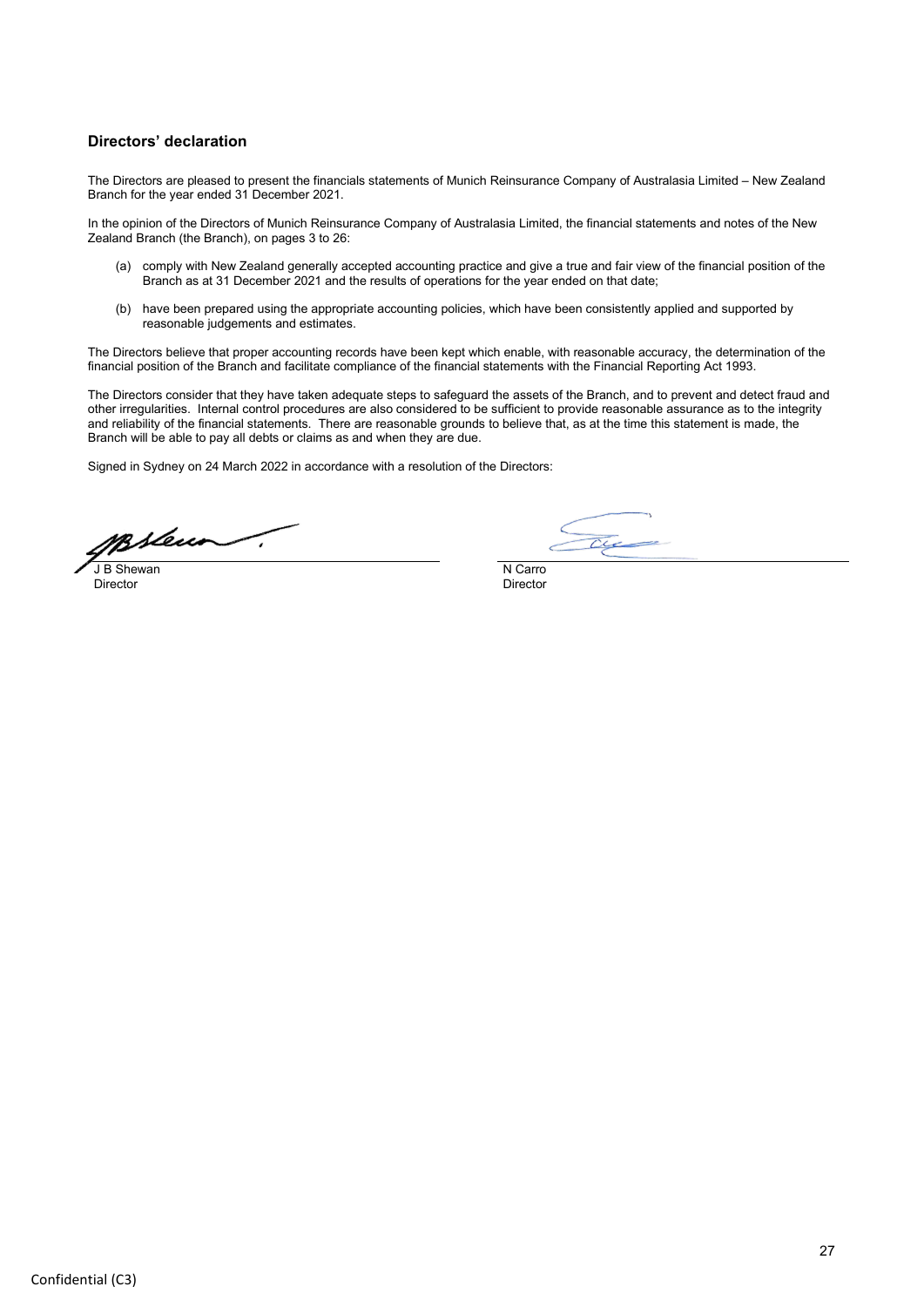

Ernst & Young 200 George Street Sydney NSW 2000 Australia GPO Box 2646 Sydney NSW 2001

Tel: +61 2 9248 5555 Fax: +61 2 9248 5959 ey.com/au

## **Independent auditor's report to the Shareholders of Munich Reinsurance Company of Australasia Limited**

## **Report on the audit of the financial statements**

## **Opinion**

We have audited the financial statements of the New Zealand Branch ("the Branch") Munich Reinsurance Company of Australasia Limited ("the Company") which comprise the statement of financial position of the Branch as at 31 December 2021, and the statement of comprehensive income, statement of changes in equity and statement of cash flows for the year then ended of the Company, and the notes to the financial statements including a summary of significant accounting policies.

In our opinion, the financial statements present fairly, in all material respects, the financial position of the Branch as at 31 December 2021 and its financial performance and cash flows for the year then ended in accordance with New Zealand equivalents to International Financial Reporting Standards and International Financial Reporting Standards.

This report is made solely to the Company's shareholder. Our audit has been undertaken so that we might state to the Company's shareholder those matters we are required to state to them in an auditor's report and for no other purpose. To the fullest extent permitted by law, we do not accept or assume responsibility to anyone other than the Company and its shareholder, for our audit work, for this report, or for the opinions we have formed.

## **Basis for opinion**

We conducted our audit in accordance with International Standards on Auditing (New Zealand). Our responsibilities under those standards are further described in the *Auditor's Responsibilities for the Audit of the Financial Statements* section of our report.

We are independent of the Company in accordance with Professional and Ethical Standard 1 *International Code of Ethics for Assurance Practitioners (including International Independence Standards) (New Zealand)* issued by the New Zealand Auditing and Assurance Standards Board, and we have fulfilled our other ethical responsibilities in accordance with these requirements.

We believe that the audit evidence we have obtained is sufficient and appropriate to provide a basis for our opinion.

Ernst & Young provides taxation and other assurance related services to the Branch. Partners and employees of our firm may deal with the Branch on normal terms within the ordinary course of trading activities of the business of the Branch. We have no other relationship with, or interest in, the Branch.

## **Key audit matters**

Key audit matters are those matters that, in our professional judgment, were of most significance in our audit of the financial statements of the current year. These matters were addressed in the context of our audit of the financial statements as a whole, and in forming our opinion thereon, but we do not provide a separate opinion on these matters. For each matter below, our description of how our audit addressed the matter is provided in that context.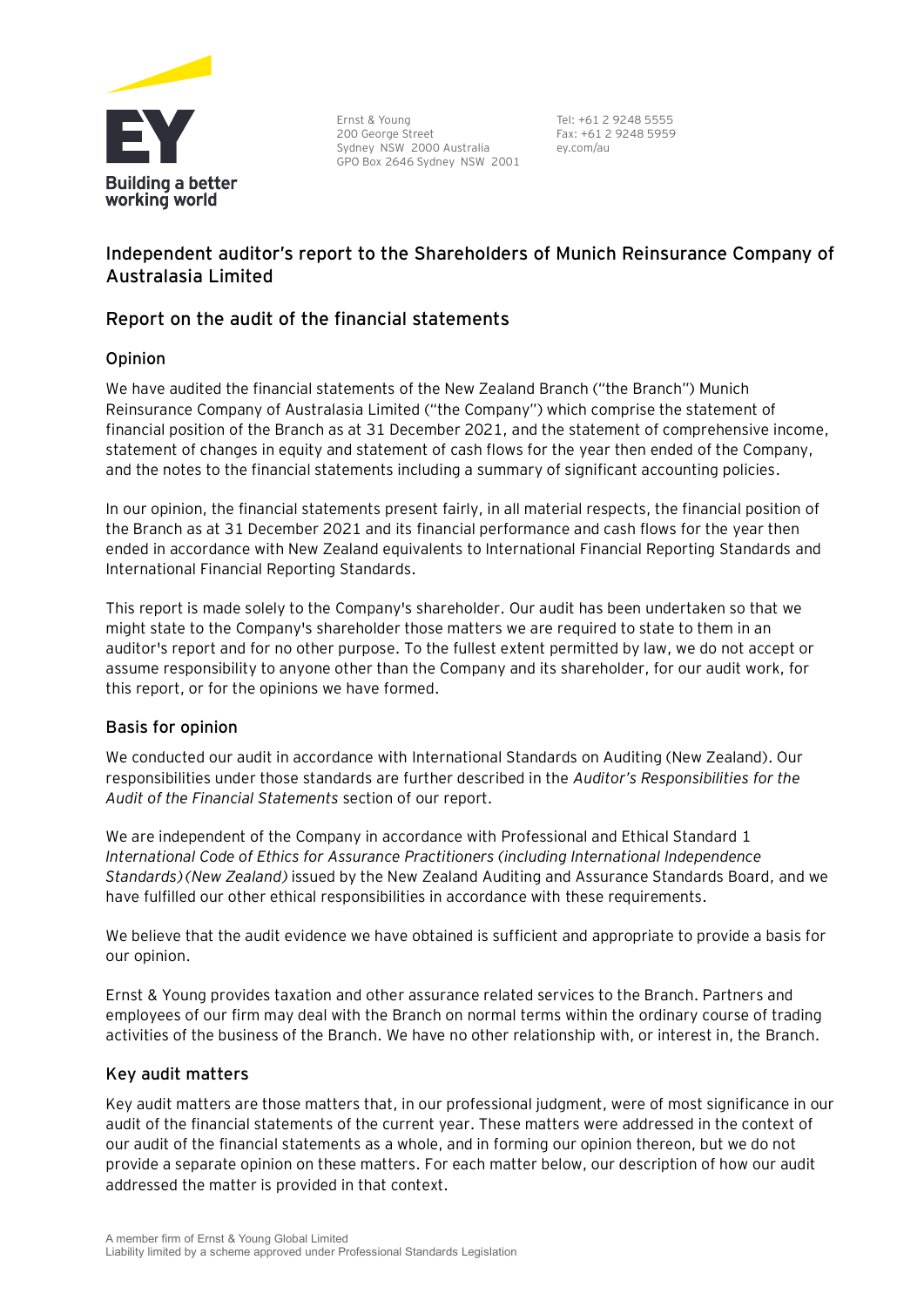

We have fulfilled the responsibilities described in the *Auditor's responsibilities for the audit of the financial statements* section of the audit report, including in relation to these matters. Accordingly, our audit included the performance of procedures designed to respond to our assessment of the risks of material misstatement of the financial statements. The results of our audit procedures, including the procedures performed to address the matters below, provide the basis for our audit opinion on the accompanying financial statements.

## **Reinsurance Contract Liabilities**

Reinsurance contract liabilities total \$131m and represent 65% of total liabilities at 31 December 2021 as set out in notes 5.1 and 5.2.

The valuation of the provisions for the settlement of future claims included within the reinsurance contract liabilities involves complex and subjective judgements about future events, both internal and external to the business. Small changes in assumptions can have a material impact on the valuation of these liabilities. Accordingly, they were considered to be a key audit matter.

Key areas of judgement included:

- discount rates;
- inflation and indexation:
- forecast lapse rates;
- forecast rates of mortality and morbidity; and
- future maintenance and investment expenses.

### Why significant How our audit addressed the key audit matter  $\Box$  How our audit addressed the key audit matter

To assess the assumptions used to determine the value of reinsurance contract liabilities, we have performed the following audit procedures, amongst others, in conjunction with our actuarial specialists:

- ► We reassessed the reinsurance contract liability, regulatory capital balances and related disclosures included within the financial reports against the Life Prudential Standards and New Zealand International Financial Reporting Standards.
- ► We assessed the reinsurance contract liability valuation process including the inputs into the calculation.
- ► We evaluated the design and operating effectiveness of associated information technology system controls relating to the policy valuations.
- ► We assessed the qualifications, competence and objectivity of the Company's Appointed Actuary.
- ► Our actuarial specialists assessed the reasonableness of the valuation methodology, key assumptions, and the interpretation of prudential standards that affect the reinsurance contract liability valuation.
- Our actuarial specialists assessed, on a sample basis, adjustments that were made to the valuation model outputs.
- We assessed the adequacy of reinsurance contract liability disclosures included in the financial statements against the requirements of the New Zealand equivalents to International Financial Reporting Standards.